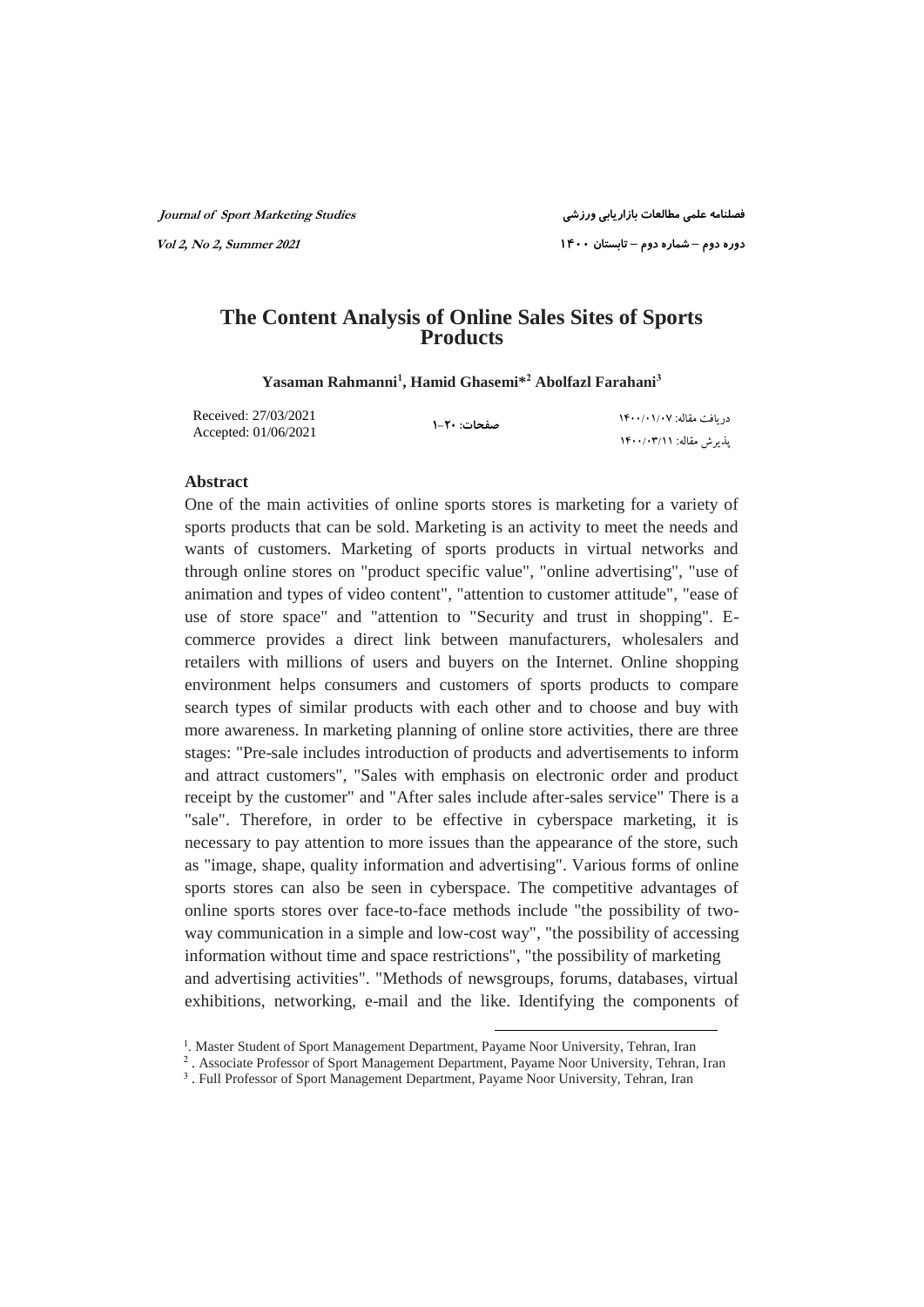marketing in online stores can play an effective role in the efforts of sports online store marketers. Research results emphasize the effect of various components on consumer buying behavior. Therefore, understanding the current state of online sports stores can help more effective planning in this area. The purpose of this study was to identify the content of online sites selling sports products. The research current study method was descriptive and quantitative content analysis. The research population included all sites introduced in the Google search engine called sports stores in Persian (160). Due to the main categories and suitable site for study, the analysis sample including the 50 sites. View of experts used to assess the validity of coding sheet and the reliability was evaluated and confirmed by P-Scott coefficient method that it approved by 0.7.

The analysis of research data in the form of descriptive section with frequency measurement indices and inferential section, chi-square test used. The general results of the research showed that between stores in the fields of store type, method of payment for goods, site SEO, price presentation and methods. There is a significant difference in incentives to buy, but no significant differences were observed between the characteristics of the images used, the characters involved, the elements of comparison with similar goods, the way goods are presented, and the geographical scope covered. Finally, it can be concluded that the content of online stores selling sports goods has higher capabilities than sports equipment stores.

The method of payment for goods in the three types of stores was significantly different from each other, and specialty stores often had online sales, but independent stores and agencies also considered other methods. What is certain is that as the price of a product increases, online payment gives way to in-person payment or after receiving the product. This shows that there is still no complete trust in cyberspace between the seller and the buyer, and buyers are less likely to take the risk of paying high costs online. "Paying for purchases" is one of the most important issues in online sales, which still faces many challenges in Iran. Experiences and news of scams in cyberspace seem to have increased this sensitivity. Therefore, creating a sense of trust and confidence among buyers of Internet sites is very important in improving the sales of these sites. Stores differed significantly in terms of incentives to buy; In this way, specialty sports stores focused more on offering discounts, and independent stores and more agencies focused on raffle and post-purchase prizes. Specialty stores emphasize low prices and high sales, and therefore the competition between these types of stores is high, and most of them use discounts on goods and products to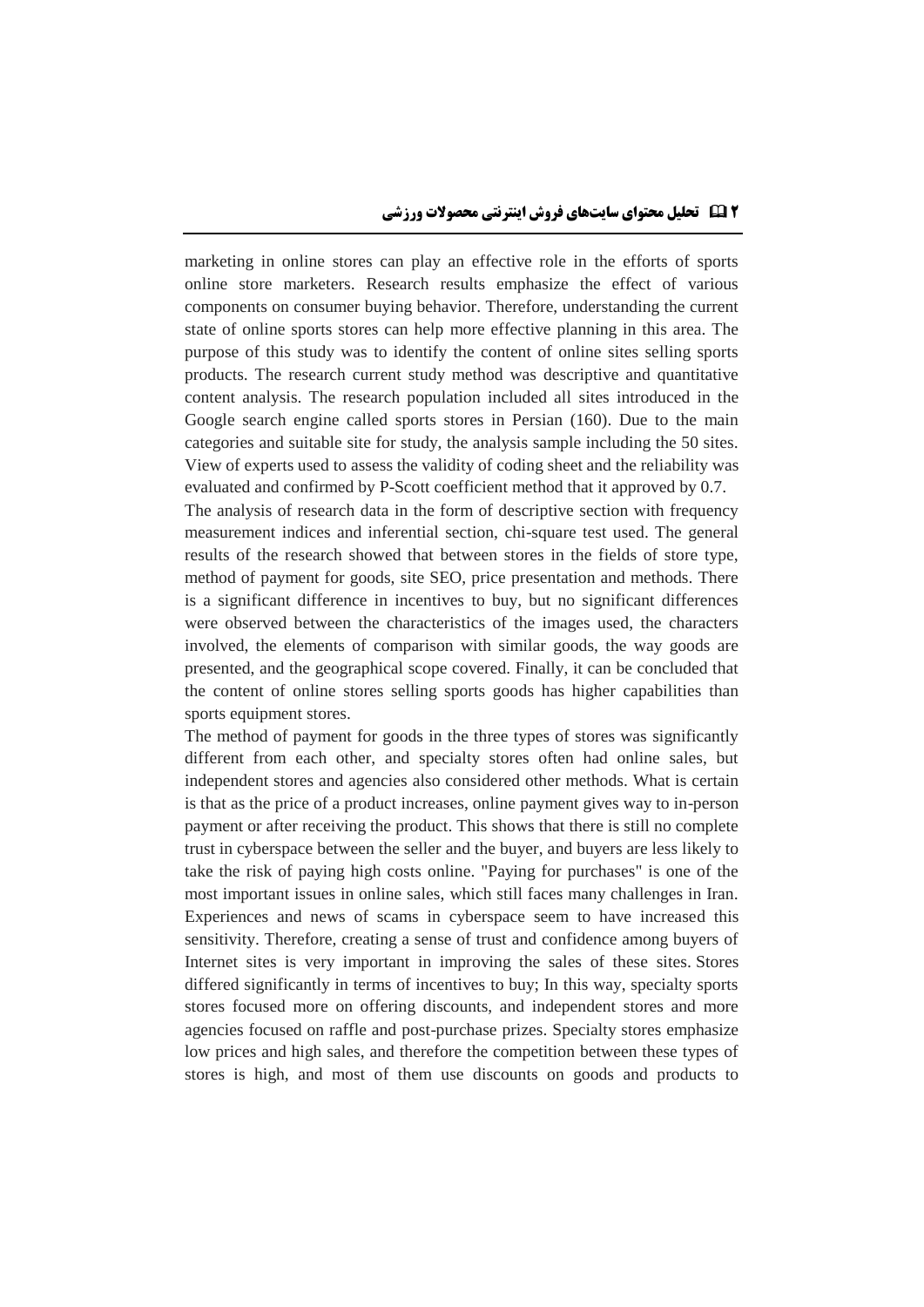encourage people to buy. While in dealerships and independent stores, prices are often higher and sales volume is lower. These stores try to encourage people to buy by providing after-sales service, shopping prizes and raffle and the like. The general result of the research shows that Iranian sports online stores for their active presence and development need to have a variety of methods of offering and introducing goods and products, correct validation of sales promotions, site quality and SEO, provide comparison methods Products and shopping incentives are exciting and varied. It is suggested that websites with a sports store identity should pay attention to visual beautification and ease of use, allow for complete information and even comparison. Also, to improve the way of introducing the products, more diverse and attractive images should be used to introduce the products and the color of the images should be in accordance with the type of product. In using celebrities, the appropriateness of the celebrity with the product should be considered. Efforts to improve the SEO of sites by improving the content, keywords and ads on other pages and increasing backlinks. Pay more attention to creating a variety of sales incentives. It is possible to compare goods in different pillars such as quality, price and other specifications on the sites. Provide different payment methods to build customer trust.

Due to the limitation of the study population to domestic online sports stores, it is suggested that by comparing comparatively with international and successful examples, patterns of development and promotion of online stores be provided. Also, due to the limited evaluation of online stores to some important indicators, the study can be done using other indicators.

**Keywords:** Content Analysis, Online Store, Sport Products, Sport Website, Electronic Marketing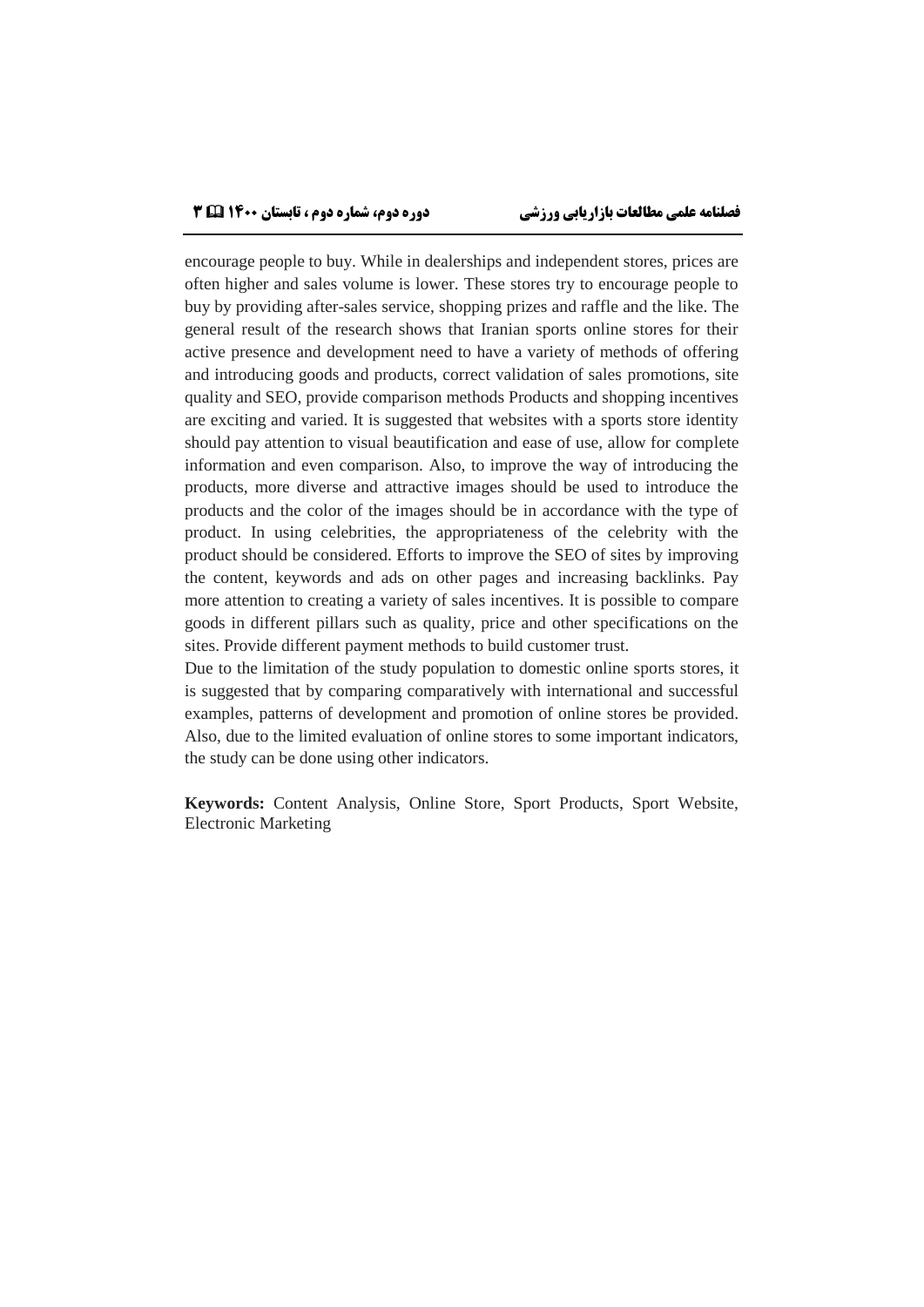# **تحلیل محتوای سایتهای فروش اینترنتی محصوالت ورزشی**

**، حمید قاسمی <sup>1</sup> یاسمن رحمانی و ابوالفضل فراهانی 2\* 3**

#### **چکیده**

هدف پژوهش شناسایی وضعیت محتوای سایتهای فروش اینترنتی محصوالت ورزشی بود. روش تحقیق از نظر استراتژی توصیفی از نظر اجرا تحلیل محتوای کمی و از نظر هدف کاربردی بود. جامعه تحقیق شامل تمامی سایتهای معرفیشده در گوگل با عنوان فروشگاه ورزشی اینترنتی به تعداد ۱6۰ نشانی بود. مالک انتخاب معرفی سایت با هویت فروشگاه اینترنتی ورزشی بود. با توجه به مواردی چون تکرار برخی موارد یا کامل نبودن برخی از سایتها درنهایت 5۰ سایت مناسب بهصورت غیر تصادفی هدفمند انتخاب شدند. پایایی ابزار جمعآوری دادهها به روش ضریب پی اسکات و براساس میزان همبستگی دو کدگذار از نمونه واحد، با مقدار ۰/۷ تائید شد. درنهایت دادهها با آمار توصیفی و شاخصهای فراوانی و آمار استنباطی و آزمون خی دو تحلیل شد. نتایج کلی تحقیق نشان داد که بین فروشگاهها در زمینههای ماهیت فروشگاه، شیوه پرداخت هزینه کاال، سئوی سایت، نحوه ارائه قیمت و شیوههای تشویقی برای خرید اختالف معنادار وجود دارد اما بین ویژگیهای تصاویر مورداستفاده، شخصیتهای فاعلی مورد پوشش، ارکان مقایسه با کاالهای مشابه، شیوه معرفی کاالها و دامنه جغرافیایی تحت پوشش هیچ اختالف معناداری مشاهده نشد. درنهایت میتوان نتیجه گرفت که محتوای فروشگاههای اینترنتی تخصصی فروش کاالی ورزشی نسبت به فروشگاههای اینترنتی از قابلیتهای باالتری برخوردار است.

**کلیدواژهها:** تحلیل محتوا، فروشگاه اینترنتی، محصول ورزشی، وبسایت ورزشی، بازاریابی الکترونیکی

**.** 

<sup>.</sup>۱ کارشناس ارشد گروه مدیریت ورزشی دانشگاه پیام نور، تهران، ایران

<sup>.</sup>۲ دانشیار گروه مدیریت ورزشی دانشگاه پیام نور، تهران، ایران

[ghasemione@yahoo.com](mailto:ghasemione@yahoo.com) : مسئول نویسنده\*

<sup>.</sup>۳ استاد گروه مدیریت ورزشی دانشگاه پیام نور، تهران، ایران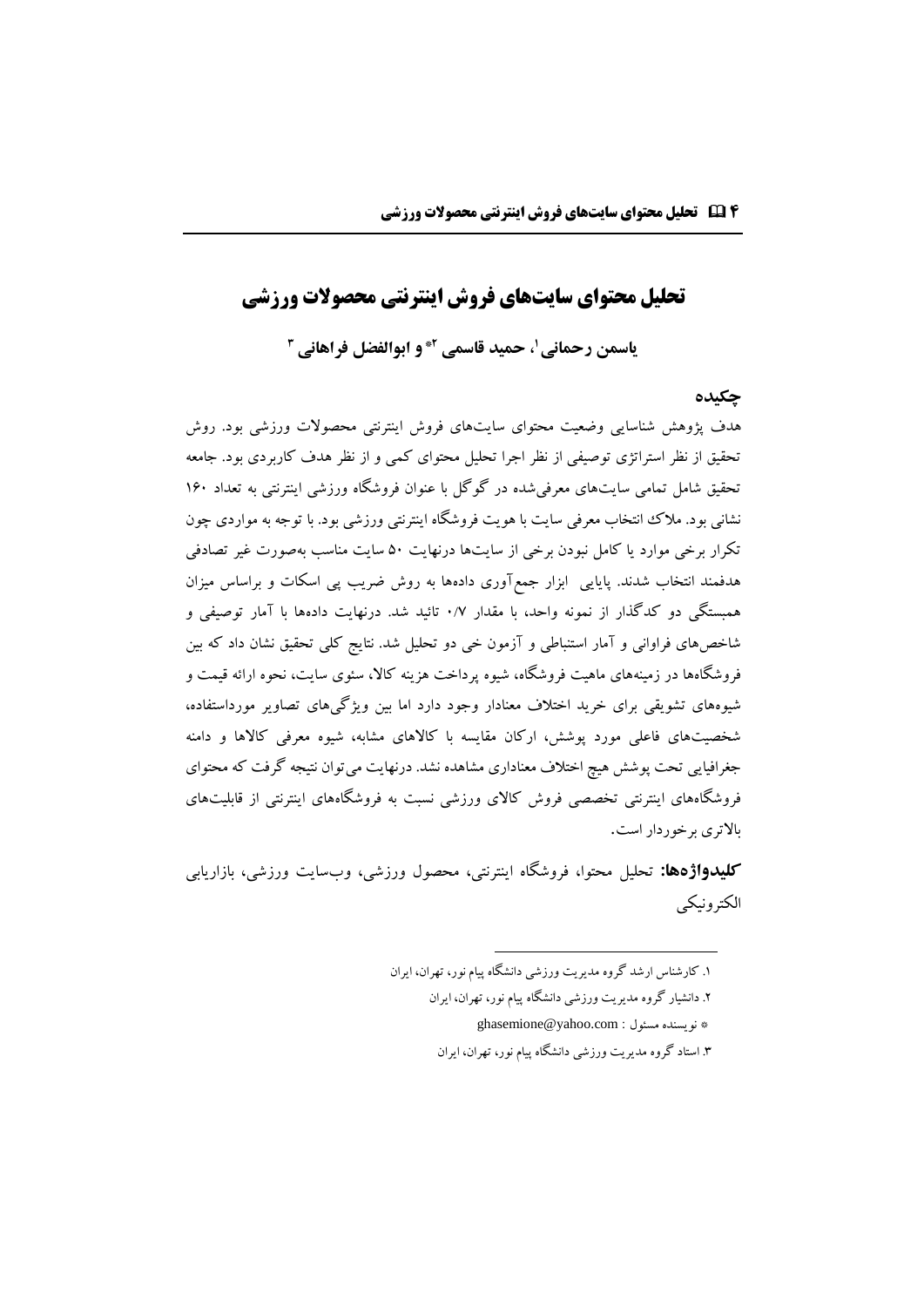#### **مقدمه**

بازار اقتصادی است که در آن افراد، شرکتها، کسبوکارها و سازمانهای فعال در تولید، تسههیل، ترویج یا سازماندهی فعالیتهای خریهد و فهروش ورزشهی متمرکهز شهدهاند. محصهوالت ورزشهی ازجمله کالاها و خدمات ورزشی، سهم مهمی در اقتصاد کشورهای مختلف دارنـد و روشهای مختلفی برای فروش خرید وفروش انواع محصوالت ورزشی دیده مهیشهود. یکهی از ایهن روشهها فهروش در فیهای مجهازی و از طریهق فروشهگاههای ورزشهی اینترنتهی اسهت 2015 ,Ladhari). پیشهرفت فناوریههای اطالعهاتی و ارتباطهاتی در قهرن بیسهتویک، بازارههای ورزشهی و رقابهت بازاریابان ورزشی را با الگوی کسبوکار الکترونیک در فیای مجازی توسعه داده اسهت Shafei 2018 ,Rezvani and). تسهیل ارتباطات میان عوامل عرضهو خرید محصوالت ورزشهی در بهازار الکترونیکی، شرایط مبادالت سریع، مطمئن و کارآمد را فراهم میکند.

بازار الکترونیکی به زیرساختهای سختافزاری، نرمافزاری و مهارتهای الزم در فروشندگان و مشتریان نیاز دارد. این نوع بازار را میتوان در قالب سایتهای اینترنتی با امکان مبادله اطالعهات و محصولات در محیطهای آنلاین یا آفلاین مشاهده کرد ( Hansopaheluwakan and et al 1999 ,al et and Swaminathan; 2020). وبسایتها یا بهطور خالصه سهایت، مجموعههای از صفحات در فیای اینترنهت و دارای انهواع اطالعهات متنهی، تصهویری، صهوتی و امثهال آن هسهتند. فروشگاه اینترنتی ورزشی، وبسایتی با »عرضه انواع محصوالت ورزشی« و »امکان سفارش و خرید مشتریان» است (Babaei and et al, 2018). فروشگاههای اینترنتی ورزشی اغلـب بـا گزینـه «سـبد خرید« برای مشتریان فرصت ثبت سفارش و خرید آنالین را فراهم میکننهد. کیفیهت هروبسهایت وابسته به تسهیل ارتباط، پاسخگویی به انتظارات مشتریان و قابلیت دسترسی به محصهوالت ورزشهی در زمان و مکان متفاوت است 2004 ,Rowley; 2020 ,Nemati and Banaeian). بهرای جلهب اعتماد مشتری در نظام فیای مجازی، فروشهگاهههای اینترنتهی ورزشهی بایهد بهه »نیازههای مشهتری، هویت وبسایت، معرفی شرکت، مدل کسبوکار و قـوانین دولتـی اینترنتـی» توجـه داشـته باشـند 2004 ,al et and Bansal). در برنامهریزی بازاریابی فعالیتهای فروشگاههای اینترنتی سه مرحلهه »پیش از فروش شامل معرفی محصهوالت و تبلیغهات بهرای آگهاهی و جهذب مشهتریان«، »فهروش بها تأکید بر سفارش الکترونیکمی و دریافت محصول توسط مشتری» و «پـس از فـروش شـامل ارائـه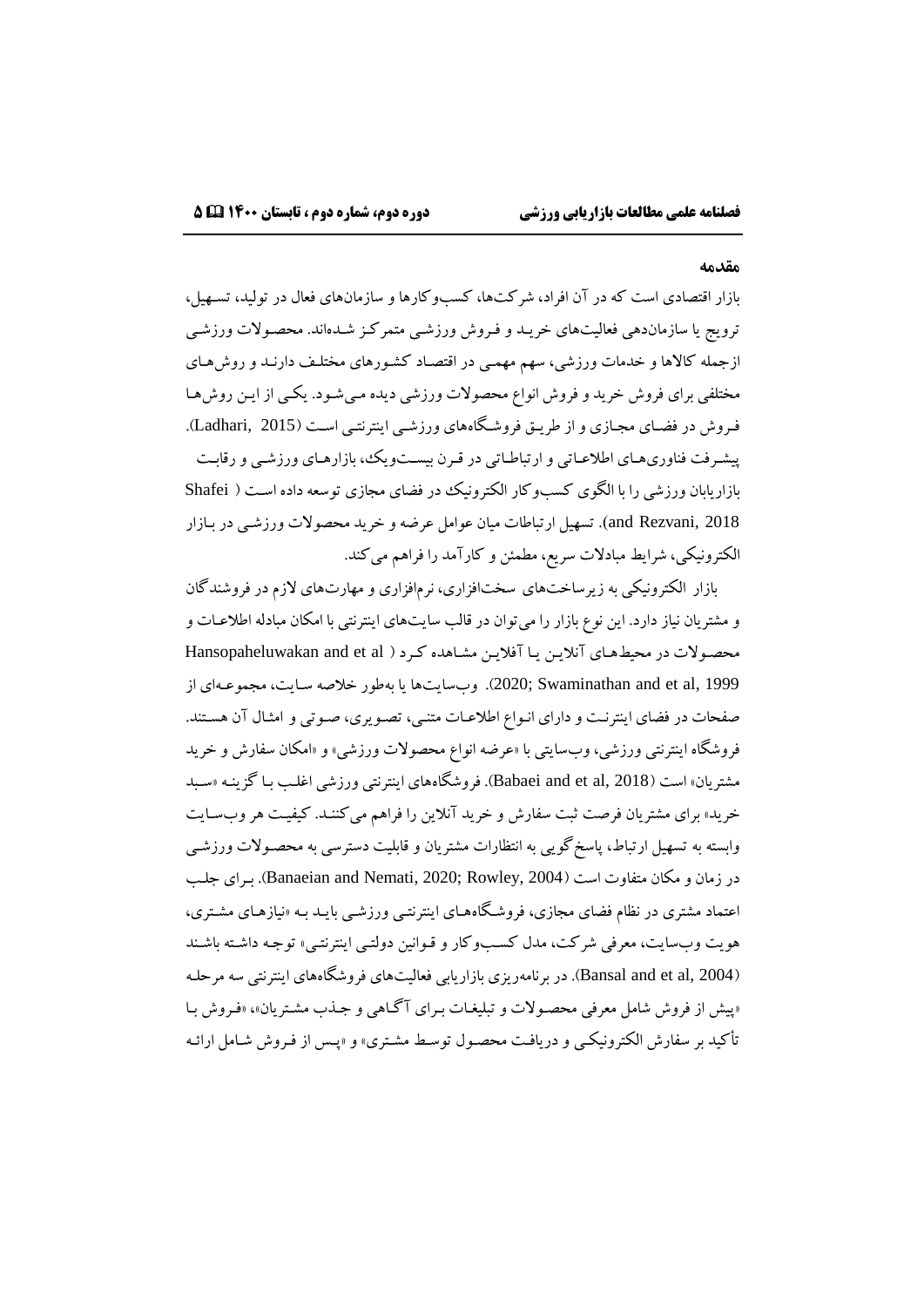خـدمات پـس از فـروش» وجـود دارد. بنـابراین، بـرای بازاریـابی مـؤثر در فضـای مجـازی بایـد بـه موضوعاتی بیشتر از ظواهر فروشگاه ازجملـه «تصـویر، شـکل، اطلاعـات کیفـی و تبلیغـات» توجـه فیهای در .(Sarmad and Mirabi, 2004, Javanmard and Soltanzadeh, 2010 داشهت مجازی نیز میتوان شکل های مختلفی از فروشگاههای اینترنتبی ورزشبی را مشـاهده کـرد. نتـایج پژوهش های (۲۰۱۶) Hugo و (2005) Zhang and Dimitroff به انبواع فروشگاههای اینترنتبی همچون «فروشگاه تخصصی یا فروشنده انبواع کـالای ورزشـی»، «فروشـگاه مسـتقل یـا از تولیـد بـه مصرف و مربوط به تولیدکنندگان« و »فروشگاه نمایندگی یها دارنهدگان نماینهدگی فهروش کهاالی خاص» اشاره دارنـد. از فعالیـتهـای اصـلی فروشـگاههـای اینترنتـی ورزشـی بازاریـابی بـرای انـواع محصولات ورزشی قابـلفروش اسـت. بازاریـابی فعالیـتـهـایی بـرای تـأمین نیازهـا و خواسـتههـای .)Keshkar, Ghasemi and Tojjari, 2011 است مشتریان

بازاریابی محصوالت ورزشی در شبکههای مجازی و از طریق فروشگاههای اینترنتی بهر »ارزش ویژه محصول»، «تبلیغات آنلاین»، «کاربرد انیمیشن و انـواع محتـوای تصـویری»، «توجـه بـه نگـرش مشتری»، «سهولت استفاده از فضای فروشگاهی» و «توجه به امنیـت و اعتمـاد در خریـد» تأکیـد دارد 2013 ,al et and Chen). تجارت الکترونیکی ارتباط مستقیم میان تولیدکنندگان، عمدهفروشان و خردهفروشان با میلیونها کاربر و خریهدار را در فیهای اینترنهت فهراهم کهرده اسهت. محهیط خریهد اینترنتی به مصرفکنندگان و مشتریان محصولات ورزشی کمک می کند تا با مهارت جستجو انواع محصولات مشابه را با یکدیگر مقایسه و با آگاهی بیشتری انتخـاب و خریـد داشـته باشـند ( Khaif 2012 ,Zabihi and Nouri ,Elahi). از مزیتهای رقابتی فروشگاههای اینترنتی ورزشی نسبت بهه روش حیوری، میتوان به »امکان ارتباط دوطرفه به روش ساده و کمهزینهه«، »امکهان دسترسهی بهه اطالعات بدون محدودیت زمانی و مکانی«، »امکان فعالیت بازاریابی و تبلیغات به روشهای گهروه- های خبری، تاالر گفتگو، پایگاههای اطالعاتی، نمایشگاه مجازی، شبکهسازی، پست الکترونیهک و امثال آن« اشاره کرد. در پژوهش (2020) al et and Asadi بر الگوی تبلیغاتی AIDAR و ارسال بروشورها، آگهیها و پوسترهای الکترونیکی از طریق ایمیل و انواع فیاهای تبلیغاتی اینترنتی تأکید شده است. آگهی الکترونیکی اشـاره بـه یـک محـدوده مسـتطیل شـکل دارد کـه در آن از اشـکال گرافیکی ثابت یا انیمیشهن و حتهی ترکیبهی از ههر دو بهرای معرفهی محصهول و ههدایت یها ترغیهب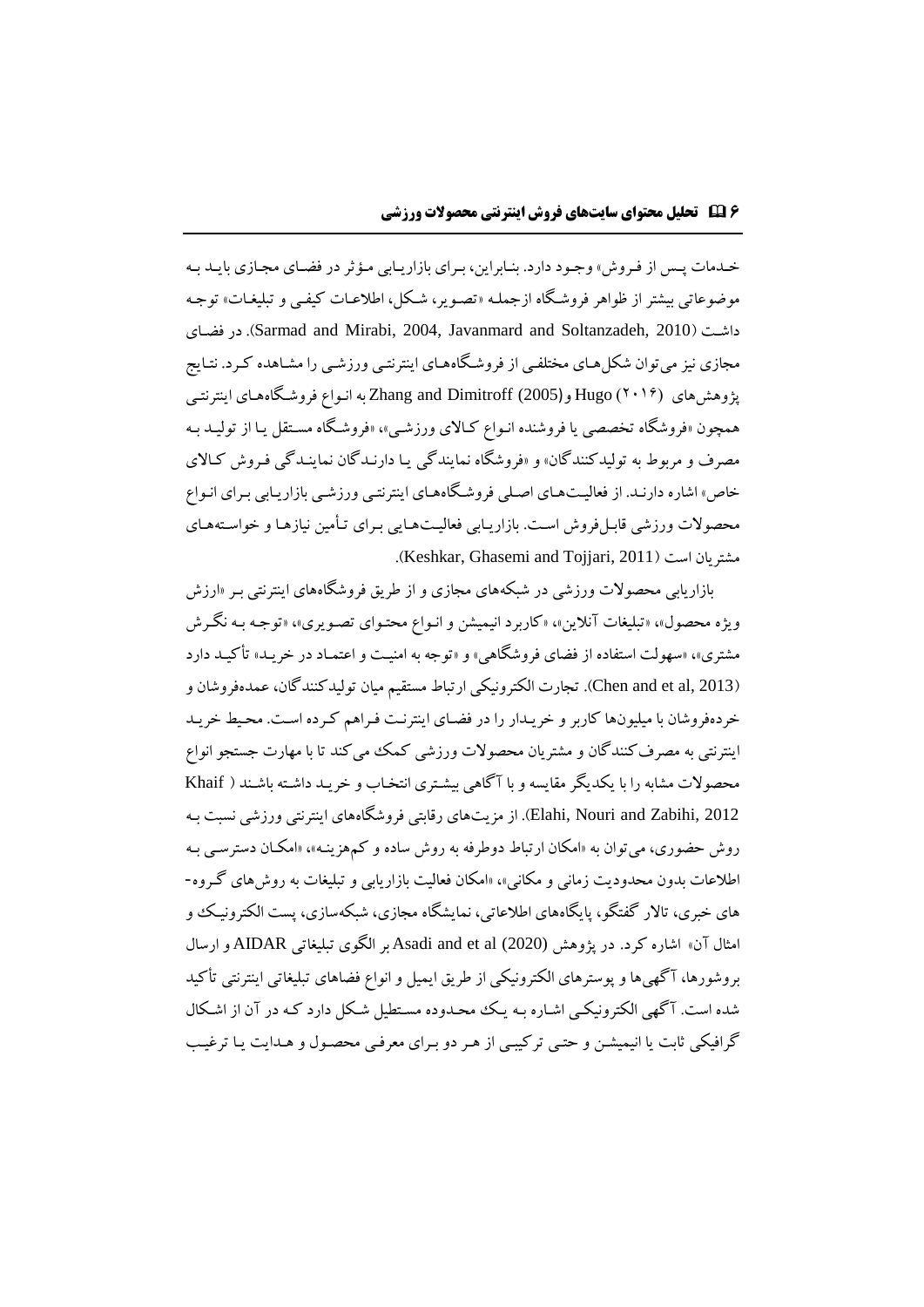از .(Asadi and et al, 2020; Kalateh Seifari and et al, 2019 مهیشهود اسهتفاده مشهتریان دیگر شاخصهای مهم در سنجش میزان کیفیت وبسایتها »ارزش اطالعات، کهاربر پسهند بهودن، رعایت نکات دستوری در نوشتار، بهروز بودن، پیوندها، تصویر و گرافیک مناسب« هسهتند. کیفیهت مناسب و رضایتمندی مشتریان احتمال مراجعه مجدد و حتی تبلیغ سایت به دیگران را افزایش می- دهد 2010 ,Zahedi). نگرش حاصل از تجربهه مشهتری از یهک فروشهگاه اینترنتهی بهر جنبههههای مختلف رفتار خرید ازجمله احتمال خرید و وفاداری نسبت به وبسـایت اثـر دارد ( Chen and et 2013 ,al). با توجه به اهمیت موضوع، مدلهای مختلفی برای ارزیابی فروشگاههای اینترنتهی ایجهاد شده است.

مهدل M&D بهر میلفههههای »وفهقپهذیری، دسترسهی، قابلیهت اعتمهاد، زمهان پاسهخ، کیفیهت اطلاعات، کاربردی بودن و کاهش هزینهها» تأکید دارد (DeLone and McLean, 1992). نتـایج اثههر Kalateh Seifari and et al (2019) و Banaeian and Nemati (2020) پههژوهش شاخصهای کیفی وبسایت ورزشهی بهر اسهتقبال الکترونیکهی مخاطبهان را تائیهد کهرده اسهت. در پژوهش (2018) Babaei and et al روی وبسایتهای ورزشبی ایرانبی بـر ضـرورت توجـه بـه عواملی نظیر کیفیت محتوا، طراحی وبسایت، روش معرفی کهاال، نحهوه پرداخهت وجهه، سههولت استفاده از وبسایت، امنیت فروشگاه و خدمات جانبی تأکید شد. (2018) Karami and et al در بررسی وبسایتهای ورزشی، ویژگی میلفهههای »قابلیهت بههرهبهرداری، قابلیهت اطمینهان، قابلیهت عملکرد» را در حد کمتر از متوسط و مؤلفه «کـارایی» را بیشـتر از حـد متوسـط ارزیـابی کردنـد. Argan and et al و Negash and et al (2003) ،Sharifi Moghadam and et al (2011) (2013) به چالش »محدودیت نوع و نحوه پرداخت آنالین و آفالین« و لزوم ایجهاد تنهوع در آنهها اشاره داشتند. (2018) al et and Yanpi با مقایسهوبسایتهای منتخب پوشاک و لباس ورزشی، بر نبود تفاوت معنیدار و لزوم توجه بیشتر به »نمای بصری، سههولت اسهتفاده، زمهان پاسهخ، کیفیهت اطالعات محصوالت، تنوع محصول، روش سفارش و ارسال« تأکید کردند. همچنین Benesbordi (2019) al et and با اولویتبندی نظرات کاربران فروشگاههای اینترنتی نقش »کیفیت« را مههمتهر از «قیمت» تشخیص دادند.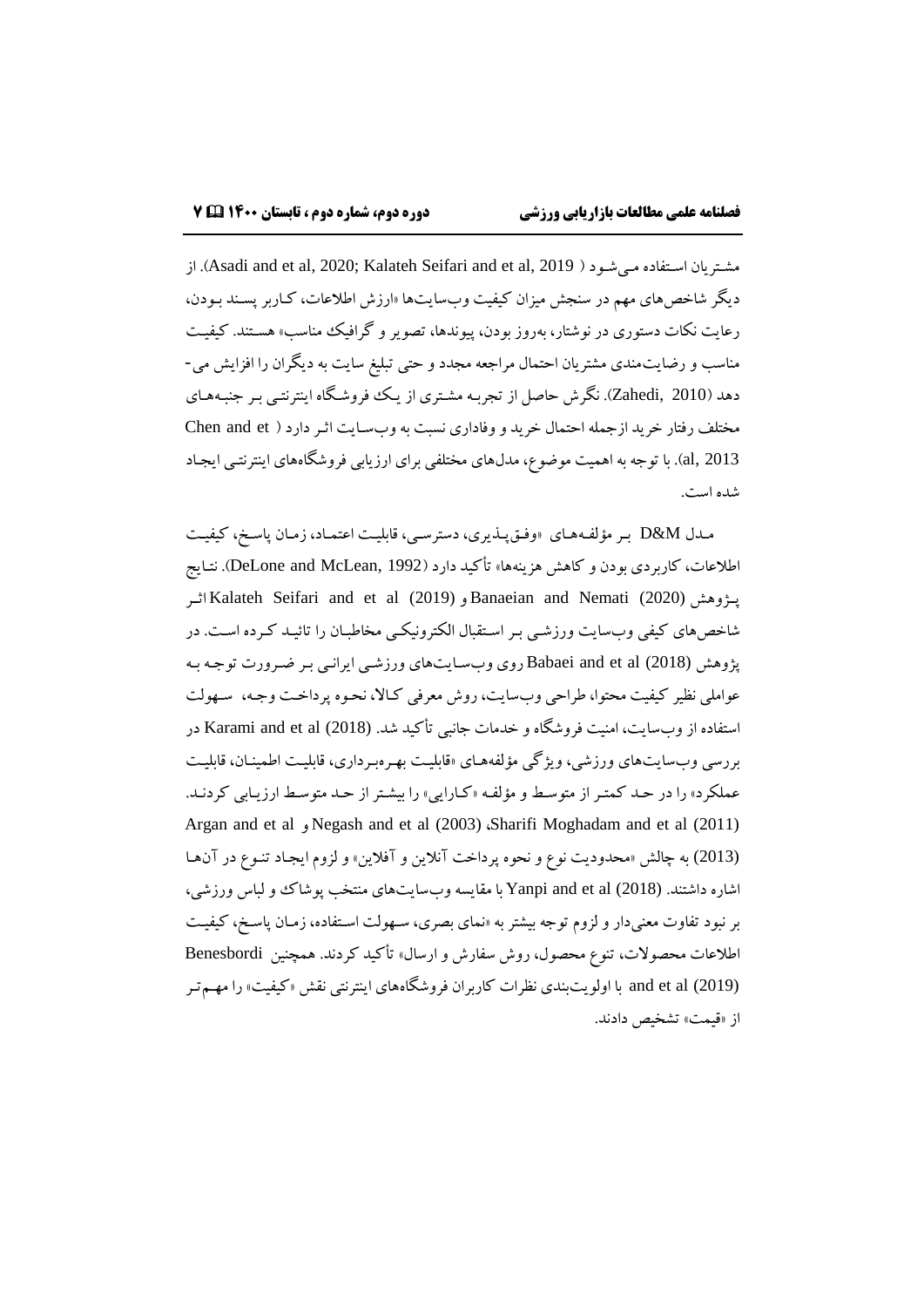نتایج پژوهش(2019) al et and Custer بر اولویت خهدمات بهر خهط یها پهیش از خریهد و سهس خهدمات پرداخت الکترونیکی و نتـایج پـژوهش -Ponte, Carvajal-Trujillo and Escobar (2015) Rodríguez بر اولویت »ارزش و اعتمهاد ادراکشهده« تأکیهد داشهتند. پهژوهش Thimm (2016) al et and و (2009) al et and Filo اولویهت را بهه امکهان مقایسهه انهواع محصهول بها اطالعات مناسب داد. شناسایی میلفههای بازاریابی در فروشگاههای اینترنتی میتوانهد نقهش مهیثری در تلاش بازاریابان فروشگاههای اینترنتی ورزشی داشته باشد. نتایج پژوهش ها براثـر انـواع مؤلفـههـا در رفتار خرید مصرفکنندگان تأکید دارند. بنابراین شناخت وضع موجهود فروشهگاهههای اینترنتهی ورزشی می تواند به برنامهریزیهای مؤثرتر در این زمینه کمک کنـد. در میـان مؤلفـههـای مختلـف شناخت »هویت، نوع تصاویر، شخصیت فاعلی، شیوه پرداخت هزینه کاال، امکان مقایسه با کاالههای مشابه، نمایش قیمت، شیوههای تشویقی برای خرید، شیوه معرفی کاال، دامنهه جغرافیهایی و وضهعیت سئوی سایت» امکان شناخت در ابعاد گستردهای را فراهم می کند. با توجه به ادبیات نظـری و پیشـینه تحقیق در داخل و خارج از کشور میتوان گفت اگرچه محققان بهر اهمیهت موضهوع فروشهگاههای اینترنتی کاالهای ورزشی اشاره دارند اما مطالعات انهدکی در ایهن خصهوص صهورت گرفتهه اسهت. ضمن اینکه مستقلی درباره وضعیت فروشگاههای اینترنتی ورزشی یافت نشد. درنهایت ایهن پرسهش کلی ایجاد شد که وضعیت فروشگاههای اینترنتی ایرانی بر اسهاس میلفههههای موردبررسهی چگونهه است؟

### **روششناسی**

روش تحقیق از نظر استراتژی توصیفی از نظر اجرا تحلیل محتوای کمی و از نظر هدف کاربردی بود. جامعه تحقیق شامل تمامی سایتهای معرفیشده در موتور جستجوی گوگل با عنوان فروشگاه ورزشی اینترنتی به تعداد ۱6۰ نشانی بود. با توجه به مواردی چون تکرار برخی موارد یا کامل نبودن برخی از سایتها در ارائه اطالعات موردنظر درنهایت 5۰ سایت مناسب برای جمع- آوری دادهها از نظر محورهای موردبررسی بهصورت غیر تصادفی هدفمند از میان سایتهای معرفی شده با هویت فروشگاه اینترنتی ورزشی انتخاب شدند.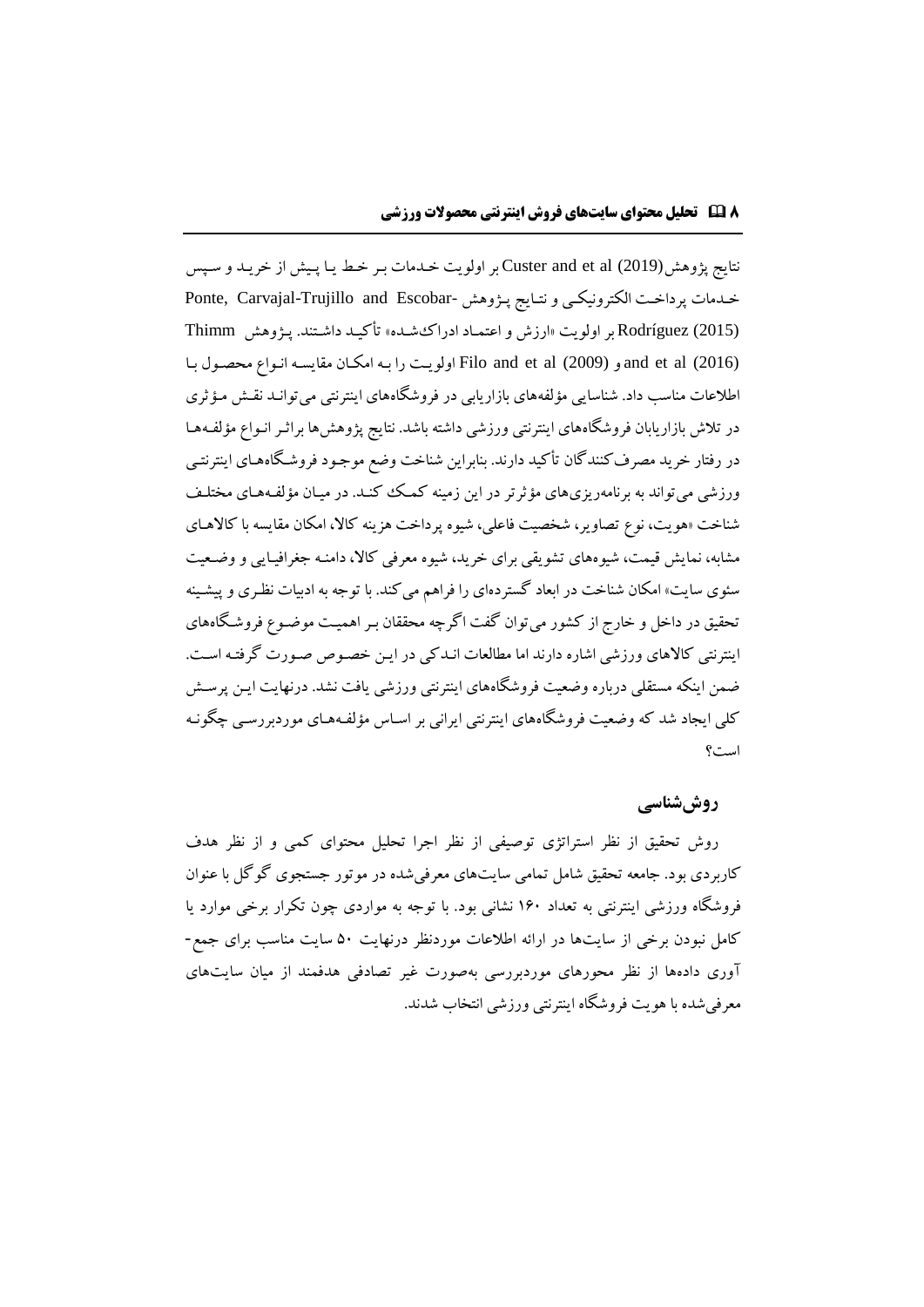ابزار جمعآوری دادهها برگه کدگذاری و دستورالعمل کدگذاری محقق ساخته به روش تحلیل محتوای کمی بود که پس از تائید روایی و پایایی مورداستفاده قرار گرفت. نحوه تعیین مقولهها و واحدهای ثبت با استفاده از روش مقولهیابی کتابخانهای بر اساس اسناد پیشینه تحقیق بود. مقولههای موردبررسی شامل »هویت سایت«، »نوع تصاویر«، »شخصیتهای فاعلی در تصاویر«، »شیوه پرداخت هزینه کالا»، «نوع کالای ورزشی»، «امکان مقایسه با کالاهای مشابه»، «ارائه قیمت»، «شیوههای تشویقی برای خرید»، «شیوه معرفی کالا» و «دامنه جغرافیایی مورد پوشش» بود. جزئیات هر مقوله با ۳ تا ۴ واحد ثبت و اختصاص کد اختصاصی برای هر یک در دستورالعمل کدگذاری مشخص شد. برای نمونه مقوله »هویت سایت« با ۳ واحد ثبت »سایت اختصاصی«، »سایت نمایندگی فروش» و «سایت مستقل» و توضیحات مقدماتی برای تشخیص هر یک از واحدها تعیین شد. در ادامه کدگذار با مشاهده هر سایت و استناد به دستورالعمل کدگذاری، نسبت به اختصاص کد مربوطه در برگه کدگذاری اقدام نمود. درنهایت فراوانی کدها محاسبه و تحلیل شدند.

بهمنظور تعیین اعتبار روایی و صوری ابزار اندازهگیری از نظرات 5 تن از متخصصان بازاریابی ورزشی استفاده شد. برای بررسی پایایی و عینیت ابزار از نتایج ارزیابی دو کدگذار روی یک محتوای واحد و آزمون پی اسکات استفاده شد و با نتیجه ۰/۷ مورد تائید قرار گرفت. معیار پی اسکات برای سنجش پایایی دادهها بر اساس همبستگی دادههای دو کدگذار و بر اساس فرمول زیر تعیین شد. مقدار OA نمایانگر درصد توافق دو کدگذار و مقدار EA نمایانگر میزان توافق مورد انتظار است.

> $Pi = (OA - EA) / (1 - EA)$  $Pi = (0/85 - 0/50) / (1 - 0/50) = 0/70$

نهایتاً تجزیهوتحلیل دادههای تحقیق در قالب بخش توصیفی بـا شـاخصههـای فراوانـبی سـنجی و بخش استنباطی از آزمون خیدو استفاده شد.

#### **یافتهها**

جدول (۱) یافتههای حاصل از مقولههای موردبررسی دربـاره فروشـگاههـای اینترنتـی کالاهـای ورزشی منتخب را نشان میدهد.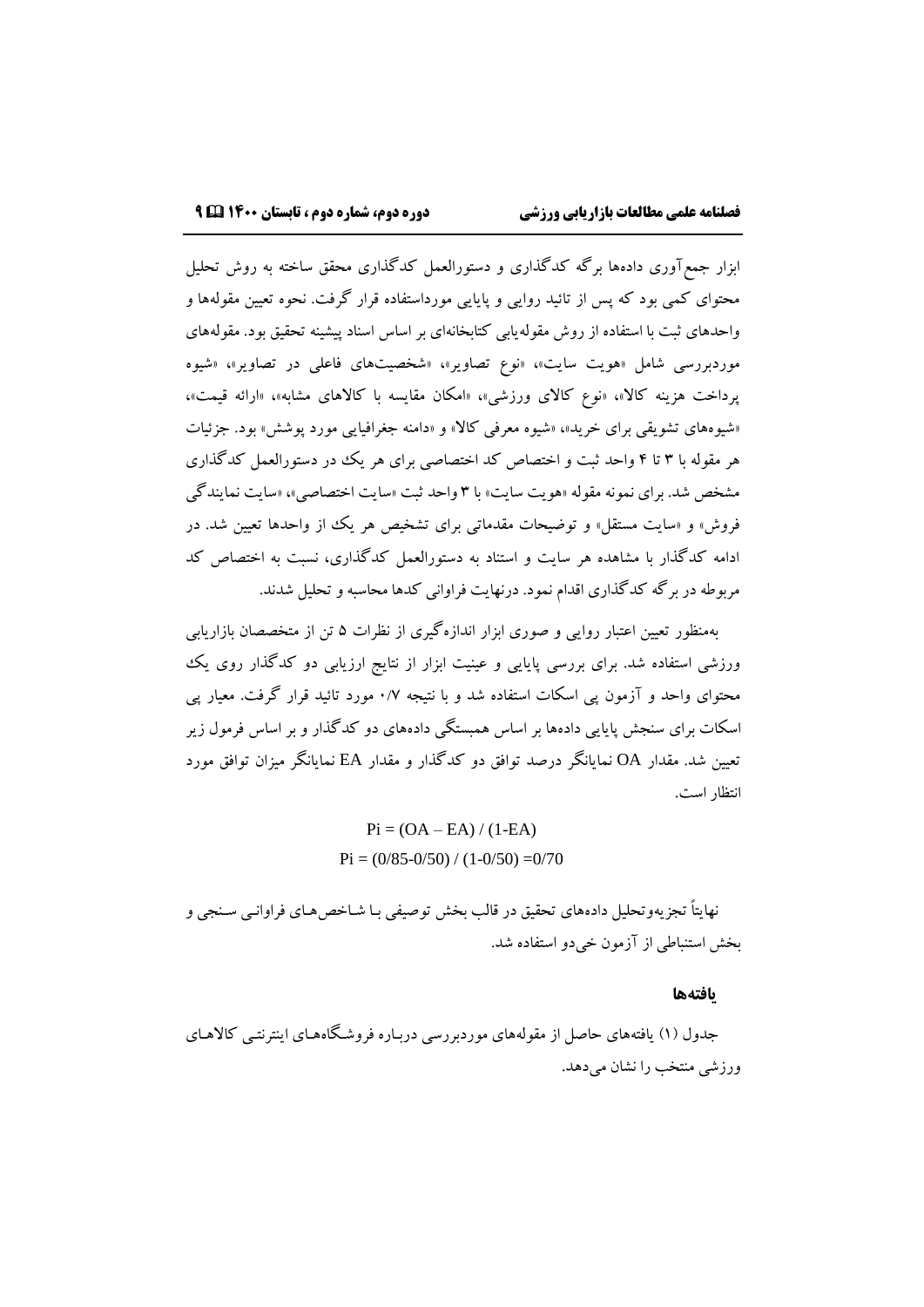| آزمون خي دو                     |                                    | تجهيزاتورزشي |                                    | كالاى ورزشى |                                 | كالا-تجهيزات | واحدها                | مقولهها         |
|---------------------------------|------------------------------------|--------------|------------------------------------|-------------|---------------------------------|--------------|-----------------------|-----------------|
|                                 | درصد                               | فراوانبي     | درصد                               | فراوانبي    | درصد                            | فراواني      |                       |                 |
| $x^2 = 10/ATT$                  | $\Delta \mathbf{r}/\mathbf{r}$     | ٨            | 1F/T                               | ٣           | 10/F                            | ٣            | سايت اختصاصي          |                 |
| $df = f$                        | $Y/\gamma$                         | ۴            | 91/9                               | ۱۳          | $YY/\lambda$                    | ۲            | سایت نمایندگی فروش    | هويت            |
| $p = \cdot / \cdot \cdot r$     | ٢.                                 | ٣            | 23/1                               | ۵           | ۶۱/۵                            | ٨            | سايت مستقل            |                 |
| $x^2 = \frac{9}{9}$             | FY/Y                               | ٧            | 57/1                               | ۱۳          | 10/0                            | ۲            | عكس                   |                 |
| $df = f$                        | 9/1                                | $\sqrt{2}$   | $F/\Lambda$                        | $\sqrt{2}$  | V/V                             | $\lambda$    | كاريكاتور             | نوع تصاوير      |
| $p = \cdot / \sqrt{25}$         | 46/Y                               | ٧            | $T\Lambda/1$                       | ٨           | V9/9                            | ١.           | ۔<br>پیکتوگرام        |                 |
| $x^2 = r/r \wedge$              | ۴.                                 | ۶            | ۵۲/۴                               | ۱۱          | $\Upsilon\Upsilon/\Upsilon$     | ٣            | سلبريتيها             |                 |
| $df = f$                        | 177                                | ۲            | 9/6                                | ۲           | 10/F                            | ۲            | شخصت شناختهشده        | شخصيت فاعلى     |
| $p = \cdot$ /۴۹۲                | FY/Y                               | ٧            | $\mathsf{r}_{\Lambda/\mathcal{N}}$ | ٨           | 91/0                            | ٨            | قهرمانان ورزشي        |                 |
| $\overline{x^2}$ = 11/11        | $\mathsf{r}\mathsf{r}'\mathsf{r}'$ | ۵            | $\lambda\Delta/V$                  | ۱۸          | 53/1                            | ٧            | پرداخت آنلاين         |                 |
| $df = f$                        | $\mathbf{r}\mathbf{r}/\mathbf{r}$  | ۵            | $f/\lambda$                        | ١           | $\mathbf{r} \cdot / \mathbf{A}$ | ۴            | پرداخت آفلاين         | شيوه پرداخت     |
| $p = \cdot / \cdot \tau \Delta$ | $\mathbf{r}\mathbf{r}/\mathbf{r}$  | ۵            | 9/0                                | ۲           | 10/F                            | ۲            | پرداخت موقع تحويل     | هزينه كالا      |
| $x^2 = V/TAY$                   |                                    | ۰            | 17/T                               | ٣           | 10/F                            | ۲            | قبمت                  | اركان مقايسه با |
| $df = \epsilon$                 | f                                  | ٧            | 21/6                               | ۶           | 46/1                            | ۶            | كيفيت                 | كالاهاى مشابه   |
| $p = \cdot$ /۲۸۷                | 9/1                                | $\sqrt{2}$   | ۱۹                                 | ۴           | $\mathbf{r} \cdot / \mathbf{A}$ | ۴            | ضمانتوخدمات يس ازفروش |                 |
|                                 | FG/V                               | ٧            | ۳۸/۱                               | ٨           | V/V                             | $\lambda$    | هيچ كدام              |                 |
| $x^2 = 11/\lambda$ ۳.           | $\mathsf{r}\mathsf{r}'\mathsf{r}'$ | ۵            | $\lambda\Delta/V$                  | ۱۸          | ۳۸/۵                            | ۵            | داراي قيمت اصلى       |                 |
| $df = f$                        | $\mathbf{r}\mathbf{r}/\mathbf{r}$  | ۵            | ۴۸                                 | $\lambda$   | $\mathbf{r} \cdot / \Lambda$    | ۴            | داراي محدوده قيمت     | نمايش قيمت      |
| $p = \cdot / \cdot 19$          | $\mathsf{r}\mathsf{r}'\mathsf{r}'$ | ۵            | 9/6                                | ۲           | $\mathbf{r} \cdot / \mathbf{A}$ | ۴            | بدون قيمت             |                 |
| $x^2 = 17.799$                  | ۴.                                 | ۶            | ۸۱                                 | ١٧          | $\mathbf{r} \cdot / \mathbf{A}$ | ۴            | تخفيف                 | شیوههای تشویقی  |
| $df = f$                        | ٢.                                 | ٣            | 1F/T                               | ٣           | $Y/\Delta$                      | ۵            | ارسال رايگان          | براي خريد       |
| $p = \cdot / \cdot \cdot$       | ۴.                                 | ۶            | $f/\lambda$                        | $\lambda$   | $\mathbf{r} \cdot / \mathbf{A}$ | ۴            | قرعه كشى جايزه        |                 |
| $\overline{x^2}$ = 1./99.       | $\bullet$                          | ٠            | ۱۹                                 | ۴           | $\Upsilon\Upsilon/\Upsilon$     | ٣            | بنر                   |                 |
| $df = \hat{z}$                  | FY/Y                               | ٧            | $\Delta V/\Lambda$                 | ۱۲          | $\mathbf{r} \cdot / \mathbf{A}$ | ۴            | عكس                   | شیوه معرفی کالا |
| $p = \cdot / \cdot \wedge q$    | ۴٠                                 | ۶            | 9/0                                | ۲           | 10/F                            | ۲            | فيلم                  |                 |
|                                 | 17''                               | ۲            | 15/7                               | ٣           | ۳۰/۸                            | ۴            | چندرسانەاي            |                 |
| $x^2 = V/\lambda$               | $\bullet$                          | ٠            | 1F/T                               | ٣           | $\hat{\textbf{r}}$              | ł.           | شهري                  |                 |
| $df = \hat{z}$                  | ۴٠                                 | ۶            | $fV/\hat{r}$                       | ١.          | $Y/\Delta$                      | ۵            | استانى                | دامنه جغرافيايي |
| $p = \cdot$ /۲۴۸                | ۶.                                 | ٩            | $\mathsf{r}\mathsf{r}'\mathsf{r}'$ | ٧           | 91/0                            | ٨            | كشورى                 |                 |
|                                 | $\ddot{\phantom{0}}$               | ۰            | $f/\lambda$                        | ١           | $\bullet$                       | ٠            | بين المللي            |                 |
|                                 |                                    |              |                                    |             |                                 |              |                       |                 |

**جدول .1 یافتههای حاصل از مقولههای موردبررسی درباره فروشگاههای اینترنتی کاالهای ورزشی**

**۱۰ تحلیل محتوای سایتهای فروش اینترنتی محصوالت ورزشی**

\*\*معنیداری در سطح 0/05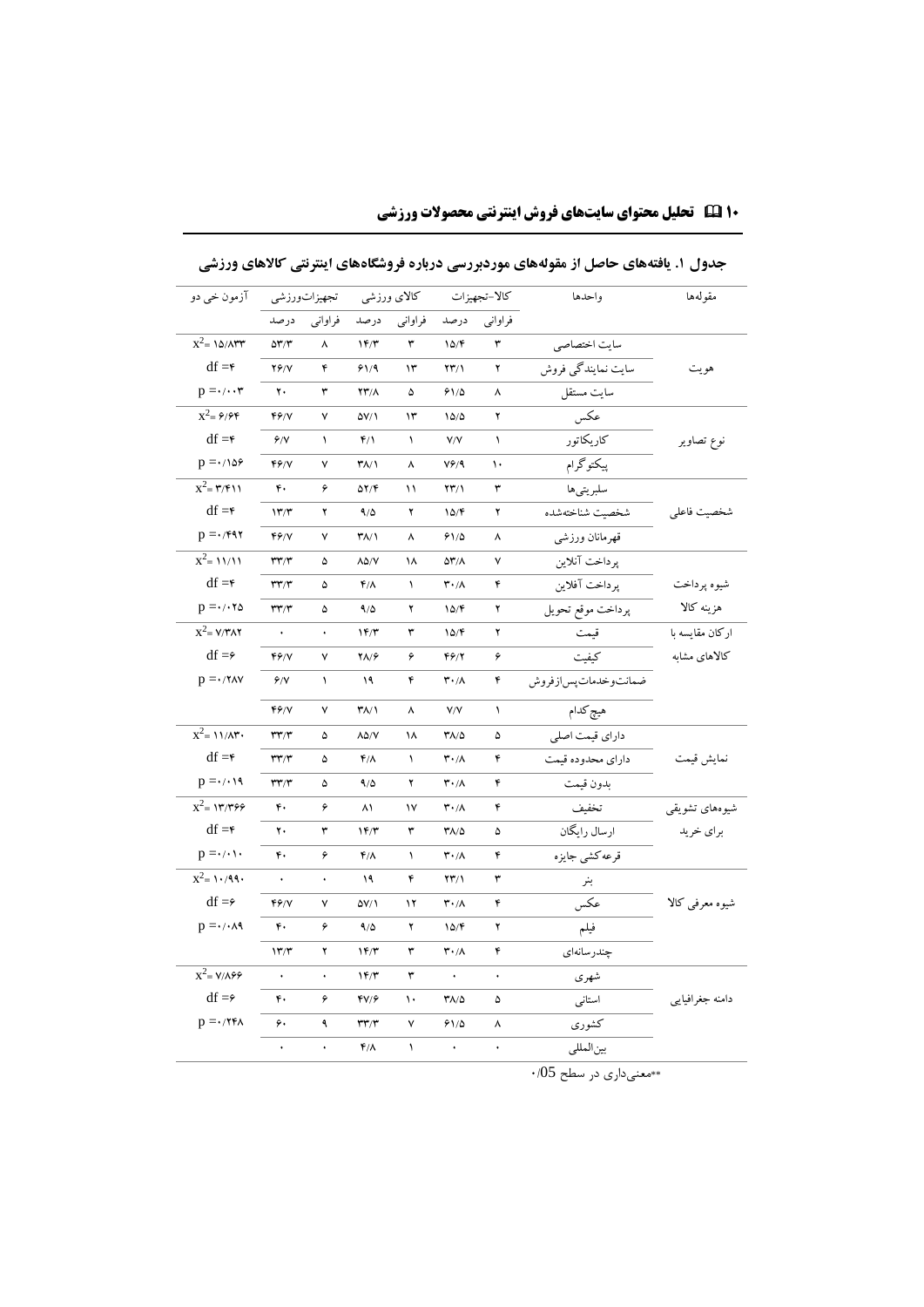یافتههای جدول ۱( نشان میدهد که بیشتر فروشگاههای اینترنتی از نوع فروشگاه کاالهای ورزشهی بودند. در اغلب فروشگاهها از انواع الگوهای تصویری، بیشتر از عکس و باشخصیت فاعلی قهرمانان ورزشی استفاده ًشده بود. شیوه پرداخت، بیشتر از نوع آنلاین بود. یکی از ضعفهای شاخص، عدم توجه به امکان مقایسه محصول با نمونههای مشابه است.

جدول (۲) وضعیت فروشگاههای اینترنتی کالاهای ورزشی را از نظر سـئوی سـایت نشـان مـی-دهد.

| ميانگين رتبه                       | ميانگين بک                  | سئوي سايت                    |
|------------------------------------|-----------------------------|------------------------------|
| كشورى                              | لينكئ                       |                              |
| ۲۹۵۳                               | ۱۳۸                         | فروشگاه کالای ورزشی          |
| 24469                              | ٣۵                          | فروشگاه تجهیزات ورزشي        |
| <b>VAVY</b>                        | $\cdot \circ$               | فروشگاه کالا و تجهیزات ورزشی |
| $x^2 = \frac{6}{3}$                | $x^2 = \cdot$ /۴۲۷          | نتايج آزمون فيشر             |
| $df = 1$                           | $df = 1$                    |                              |
| $p = \cdot$ / $\cdot$ $\uparrow$ ٩ | $p = \cdot/\Delta \Upsilon$ |                              |

**جدول 2 . وضعیت سایتهای فروش اینترنتی کاالهای ورزشی از نظر سئوی سایت**

فروشگاههای فـروش اینترنتـی کالاهـای ورزشـی از نظـر سـئوی سـایت بـا یکـدیگر اخـتلاف معناداری داشتند اما بین میزان بک لینک ها اختلاف معناداری مشـاهده نشـد. فروشـگاههـای کـالای ورزشبی دارای سـئوی خـوب (رتبـه کشـوری پـایین) نسـبت بـه فروشـگاههای کـالا– تجهیـزات و تجهیزات ورزشی بودند.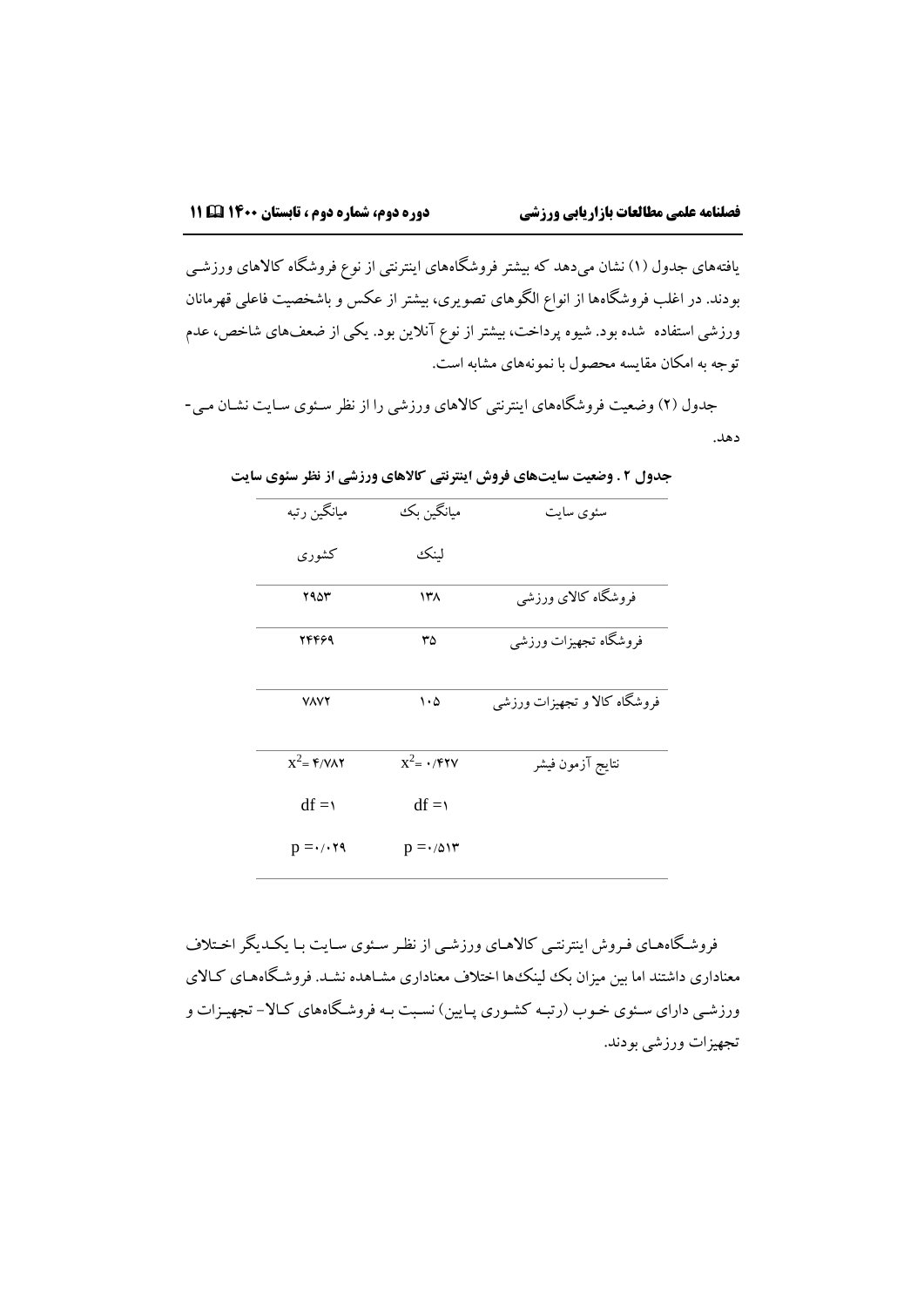## **بحث و نتیجهگیری**

یافتهها نشان داد که فروشگاههای فروش اینترنتی کاالهای ورزشی از نظرهویت »اختصاصی فهروش کالای ورزشی، نمایندگی از یک تولیدی، مستقل برای یک تولیدی» با یکدیگر اختلاف معنـاداری داشتند. با رشد کسبوکار الکترونیکی و بـه ویـژه در دوران پانـدمی کرونـا، خریـد اینترنتـی رونـق روزافزونی پیدا کرده است. فروشگاههای اینترنتی که مشتریان را برای خرید و دریافهت محصهوالت با کمترین هزینه و بیشترین سرعت و کیفیت مطمئن میکنند، مشتریان بیشتری را بهسوی خود جلب میکنند. مشتریان همواره احساس میکنند که واسطهها برای کسب سود بیشتر، قیمت واقعی کاال را افزایش میدهند. بنابراین اغلب سایتهای مربوط به تولیدکنندگانی که امکان مستقیم خرید را برای مشتریان فراهم میکنند با استقبال بیشهتری مواجهه مهیشهوند. بها توجهه بهه اینکهه برخهی از برنهدهای مشهور، واحد تولیدی مستقیمی در ایران ندارند، اغلب توسط فروشگاههایی با عنهوان نماینهدگی بهه مشتریان خاص و بالقوه خدمات رسانی می کنند. دسته سـوم بـهعنوان سـایتهـای تخصصـی فـروش کالای ورزشی نیز با امکان مقایسه انواع کالا و ارائـه مشـاوره بـا تنـوعی بیشـتر بـه مشـتریان خـدمت میکنند. فروشگاههای اینترنتی فروش تجهیزات سنگین ورزشهی ماننهد نهوارگردان اغلهب مسهتقل و وابسته به تولیدی بودند (از تولید به مصرف). فروشگاههای نمایندگی اغلب برای کالاهـای ورزشـی سبک مانند کفش و پوشاک فعال بودند. فروشگاههای تخصصی اغلب از هـر دو نـوع کالاهـای سبک و سنگین ورزشی را به فروش می رسانند. با توجه به نیاز به سرمایهگذاری بالا برای تجهیـزات ورزشی سنگین، تعداد آنها کمتر و اغلب در فروشگاههای مستقل و تخصصی قابهل رؤیهت بودنهد. نتایج این پژوهش با نتایج تحقیق (2016) Hugo ,) 2014 (Dimitroff and Zhang همسو بود. از دلایل احتمالی این همسویی آن است که تولیدکننـدگان محصـولات بـا هزینـه بـالا اغلـب، تنـوع محصولی کمتری نسبت به فروشگاههای با کاالهای متنوع و نمایندگیها دارند.

سه نوع فروشگاه موردبررسی از نظر تصاویر مورداستفاده اختالف معناداری با یکدیگر نداشهتند و اغلب آنها از عکس و سپس پیکتوگرام استفاده کـرده بودنـد. تصـویر از مهمتـرین ویژگـیهـای تبلیغاتی و عرضه محصول برای مشتریان در سایتهای فروشگاهی است که اغلب برای نمایش زیبا، جذاب و عمومی کالا و محصولات در سایت از تصاویر بهصورت عکس، پیکوگرام یا کاریکاتور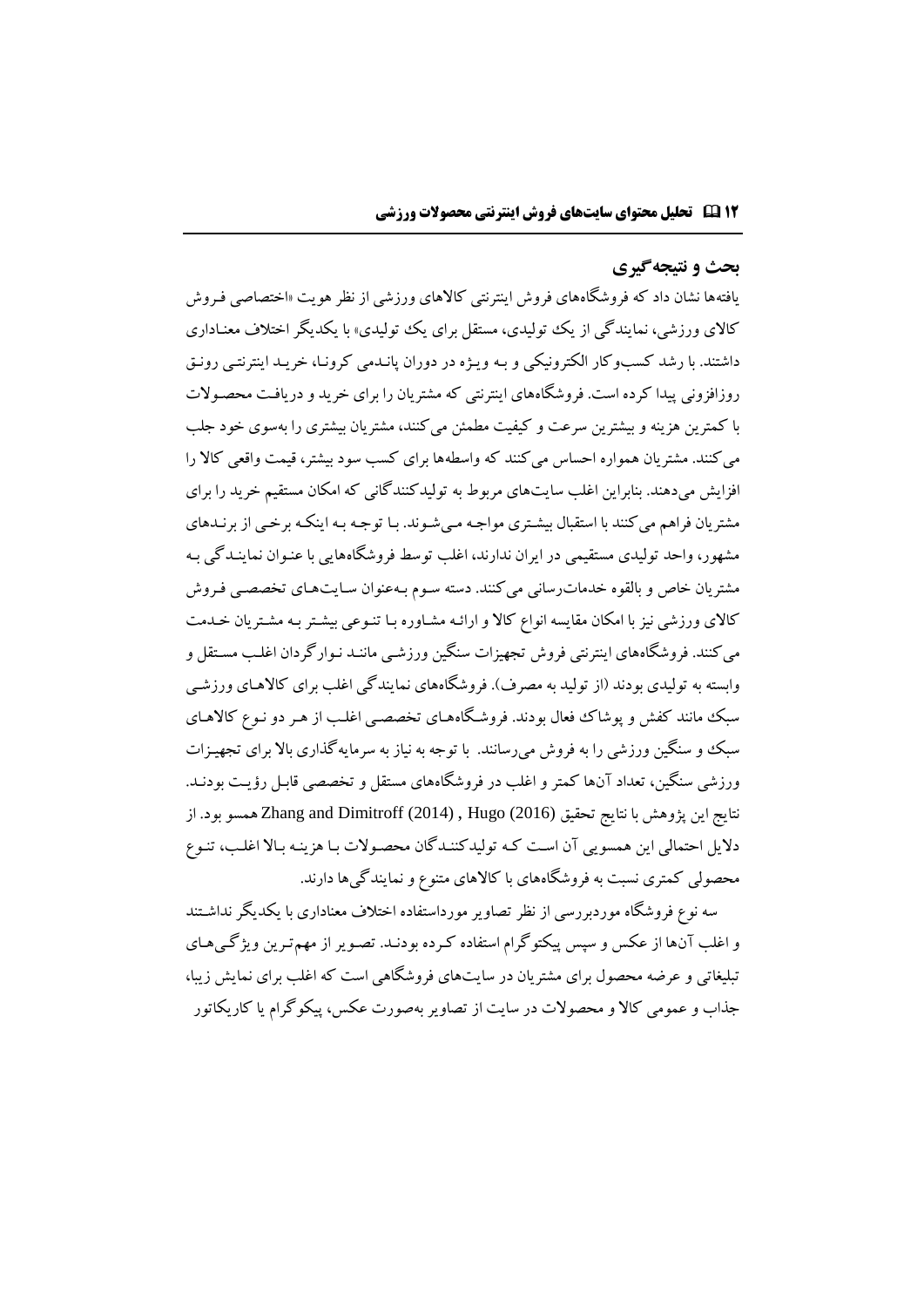استفاده می شود. در زمینه فروشگاههای ورزشی بیشتر از عکس های ثابت برای نشـان دادن محصـول یا کاال در تصاویر استفاده شده بود. از دالیل احتمالی این امر آن است که استفاده از عکه اغلهب، نسبت به کاریکاتور و پیکتوگرام از هزینه و زمان کمتری برای تبلیغ نیاز دارد.

یافتهها نشان داد که فروشگاهها از نظر شخصیتهای فـاعلی مـورد پوشـش در عکسهـا، بـدون اختالفی معنیدار به قهرمانان ورزشی و سس سلبریتیهها بهرای صهحهگذاری توجهه کردهانهد. همهه فروشگاهها بر قهرمانان ورزشی و سپس سلبریتیها در پوشش عکسها بـرای صـحه گذاری اسـتفاده کردهاند. لذا بهرهبرداری از تصاویر یا فیلمها در معرفی کاال و خدمات بیشترمتمرکزبرافراد درگیهر در صنعت و سلبریتیهای فعال در زمینه ورزش بوده است. بدون شهک بهتهرین تبلیهغ بهرای پیهراهن ورزشی، نقش تصاویر قهرمانان ورزشی بر روی آنها است. از سوی دیگر تصویر قهرمانان در حهال استفاده از محصول موردنظر، در پژوهشهای متعدد به گرایش مصرفکنندگان بهه محصهول صهحه مهیگذارنهد. ازآنجاییکهه ههدف از اسهتفاده از شخصهیتههای فهاعلی در تبلیهغ ومعرفهی کاالهها، صحهگذاری محصول میباشد. لذا هر چه بین شخصیت صهحهگهذارومحصهول همبسهتگی معنهایی بیشتری برقرار باشد، تبلیغ اثربخشتر خواهد بود. ازاینرو در فروشگاههای ورزشی اینترنتی نیهزایهن قانون مراعات شده و در صحهگذاری محصوالت از تصاویر قهرمانهان ورزشهی بیشهترین بههره بهرده شده است. شیوه پرداخت هزینه کاال در سه نوع فروشگاه بها یکهدیگر اخهتالف معنهاداری داشهت و فروشگاههای تخصصی اغلب فروش آنالین داشتند اما فروشگاههای مستقل و نمایندگیها بهه سهایر روشها نیز توجه داشتند. آنچه مسلم است هر چه قیمت یک کاال بیشهتر میشهود پرداخهت آنالیهن جای خود را به پرداخت حضوری و یا پس از دریافت محصول میدهد. این نشان میدهد کـه هنـوز اطمینان کامل در فضای مجازی بین فروشنده و خریـدار برقـرار نشـده اسـت و خریـداران ریسـک پرداخت هزینههای بالا بهصورت آنلاین را کمتر میپذیرنـد. «پرداخـت هزینـه خریـد» از مهمترین مسائل در فروش اینترنتی است که هنوز در ایران با چالشهای فراوانی روبهرو است. به نظرمیرسهد تجربهها و اخبار کالهبرداریها در فیای مجازی ایهن حساسهیت را افهزایش داده باشهد. لهذا ایجهاد حس اعتماد و اطمینان در بین خریداران سایتهای اینترنتبی در بهبود فروش این سایتها دارای اهمیت فراوانی است.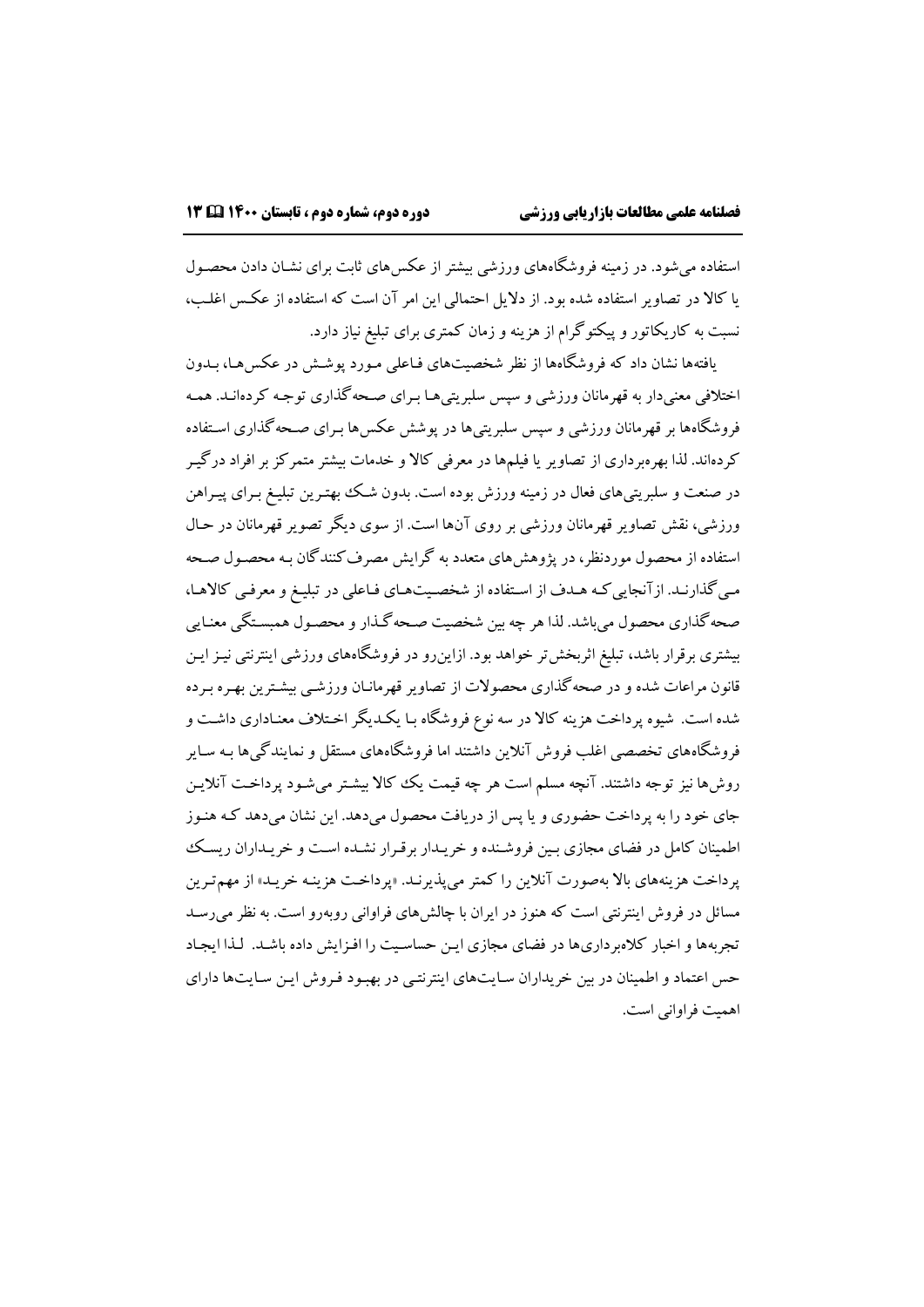Argan and et al, Babaei Mobarakeh and et al (2018) نتایج این پژوهش با نتایج خصهوص در Negash and et al (2003) ,Sharifi Moghadam and et al (2011) ,(2013) سیستمهای حمایت مشتریان و تغییرات بر پایه نوع پرداخت آنالین و آفالیهن همسهو بهود. از دالیهل احتمالی این امر آن است که تنوع و امکان انتخاب مشتری در نحوه پرداخت زمینه اطمینهان خهاطر و فروش بیشتر را فراهم خواهد کرد. فروشگاهها از نظر ارکان مقایسه بـا کالاهـای مشـابه بـا یکـدیگر اختلاف معناداری نشان ندادند و تأکید اغلب آنها بر مقایسه کیفیت بود. از اصلی ترین ضـعفهـای مشاهده شده در سایت فروش اینترنتی کاال و تجهیزات ورزشی پایین بودن امکان استفاده از مقایسهه انواع کالاهای مشابه بود. یکی از دلایل توفیقـات فروشگاه اینترنتـی دیجـی کـالا اسـتفاده از امکـان مقایسه کالاهای مشابه از ابعاد مختلف و کمک به تصمیم خرید مشتریان است. نتایج پـژوهش نشـان داد که اغلب فروشگاههای ورزشبی اینترنتبی از امکـان مقایسـه کالاهـای ورزشـبی بـا مـوارد مشـابه برخوردار نبودند. این در حالی است که امکان مقایسه محصولات در فروشگاه اینترنتی باعث تغییـر نگرش خریداران و جلب اعتماد آنها خواهد بود. همچنین، نتایج پژوهش به نیاز توجهه بهر طراحهی فروشگاه اینترنتی با ظاهر جذاب و کاربرد آسان در دریافت اطلاعـات بـا مقایسـه انـواع محصـولات اشاره داشت. نتایج این پژوهش بـا نتـایج پـژوهش (2016) Thimm and et al و Filo and et al (2009) در خصوص امکان مقایسه محصوالت در سایتهای موردبررسی تفاوت داشهت. از دالیهل احتمالی این ناهمسویی آن است که هنوز رقابت فروشگاههای اینترنتی داخلهی بهه سهطحی نرسهیده است که فروشگاهها امکان مقایسه محصولات برای مشتری را بهعنوان یک راهبرد اطمینان بخش بـه مشتری شناسایی کنند. به نظر میرسهد فروشهگاهههای اینترنتهی ورزشهی داخلهی هنهوز اهمیهت ایهن ظرفیت در جذب مشتری و افزایش احتمال فروش را شناسایی نکرده باشند. مقوله نمهایش قیمهت در میان فروشگاهها اختلاف معناداری داشت و فروشگاههای مستقل اغلب قیمتهمای مشـخص و قابـل روئیتی داشتند اما در فروشگاههای نماینهدگی و تخصصهی اغلهب محصهوالت بهدون قیمهت بودنهد. قیمت تـابعی از محصـول اسـت در فروشـگاههـای مسـتقل بـا قیمـت رقـابتی سـعی مـی کننـد قیمـت محصولاتشان را در سایت درج کنند. این در حالی است کـه در سـایر فروشگاههـای تخصصـی و نمایندگی، احتماالً به دلیل تغییر قیمتها بهصورت روزانه، در اغلهب مهوارد قیمهتهها درج نشهدند.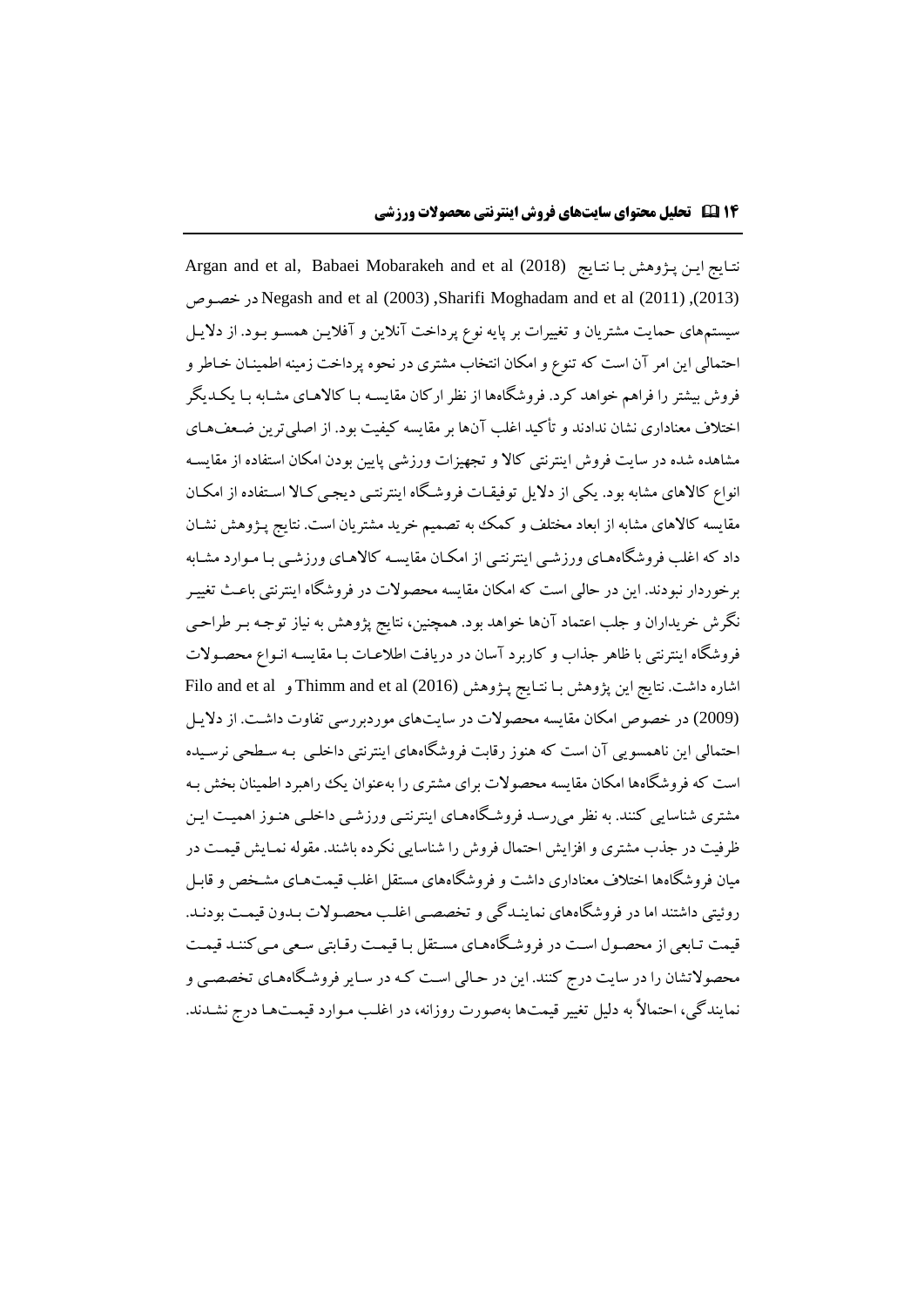آنها بیشتر سعی دارند که محصوالت را به مشتریان معرفی کنند و فهروش و قیمهت بعهد از اسهتعالم فرد از فروشگاه صورت میگیرد.

نتایج این پژوهش با پهژوهش (2018) al et and Mobarakeh Babaei در خصهوص نحهوه ارائهه قیمت و برچسب قیمت روی محصوالت در رفتار خرید مشتری همسو بهود. از دالیهل احتمهالی ایهن امر میتواند، شرایط تغییر قیمتهای پیدرپی و کاهش اعتبار فروشنده در نزد مشتریان باشد.

فروشگاهها از نظر شیوههای تشویقی برای خرید اختالف معناداری داشتند؛ بهه ایهن صهورت کهه فروشگاههای تخصصی ورزشی بیشتر بر ارائه تخفیف و فروشگاههای مستقل و نماینـدگی بیشـتر بـر قرعهکشی و جوایز بعد از خرید تمرکز داشهتند. فروشهگاههای تخصصهی بهر قیمهت پهایین و میهزان فروش باال تأکید دارند و به همین دلیل رقابت بین این نوع فروشگاهها نیز زیاد اسهت و اغلهب آنهها برای تشویق افراد به خرید از تخفیف در اجناس و محصولات استفاده می کننـد و سـعی دارنـد تـا بـا افزایش تخفیفهای همیشگی و فصلی بیشترین فروش را داشته باشند. درحالی که در فروشگاههـای نمایندگی و مستقل اغلب قیمتها باال و حجم فروش کمتر است. این فروشگاههها بها ارائهه خهدمات بعد از فروش، جوایز خرید و قرعهکشی و امثال آن سعی در تشویق افراد بهرای خریهد دارنهد. نتهایج این پژوهش با تحقیقات (2018) al et and Benesbordi در خصوص تهأثیر سهبک فهروش چهون ارائه تخفیف و تشویق بر افـزایش هیجـان، وفـاداری، مـارک، سـرگرمی و قصـد خریـد مشـتریان همخوانی دارد. از دلایل احتمالی ایـن امـر آن اسـت کـه اغلـب فروشـگاههـا بـا توجـه بـه تشـخیص توفیقات فروش رقبا در الگوهای بازاریابی و تبلیغ، از آنها تقلیهد مهیکننهد. فروشهگاهههای فهروش اینترنتی کالاهای ورزشی از نظر شیوه معرفی کالا اختلاف معنـاداری نداشـتند و اغلـب آنهـا بیشـتر برعکس و سپس فیلم برای تبلیغ کالاهای خود تمرکز کرده بودند. تصویر و عکس به دلیل سـادگی استفاده، گویا بودن و درعینحال کم حجم بودن بیشترین کاربرد را برای نمایش محصول و کاال بهه خود اختصاص داده است. (2016) Zapliefski نیز برروشهای بازاریابی دیجیتال وابزارهای آن چون تصاویر در بهبود تصویر ذهنی مشتری تأکید داشت. از دالیل احتمهالی ایهن امهر آن اسهت کهه بیشتر فروشگاههای اینترنتی فروش سعی دارند که سرعت جستجو درون سایت را باال ببرند لهذا کهم حجم بودن ابزارهای عرضه و معرفی کالا از اهمیت زیـادی برخوردارند.فروشگاههـا از نظـر دامنـه جغرافیایی پوشش اختالف معناداری نداشتند و اغلب آنها دارای پوشش استانی و کشهوری بودنهد.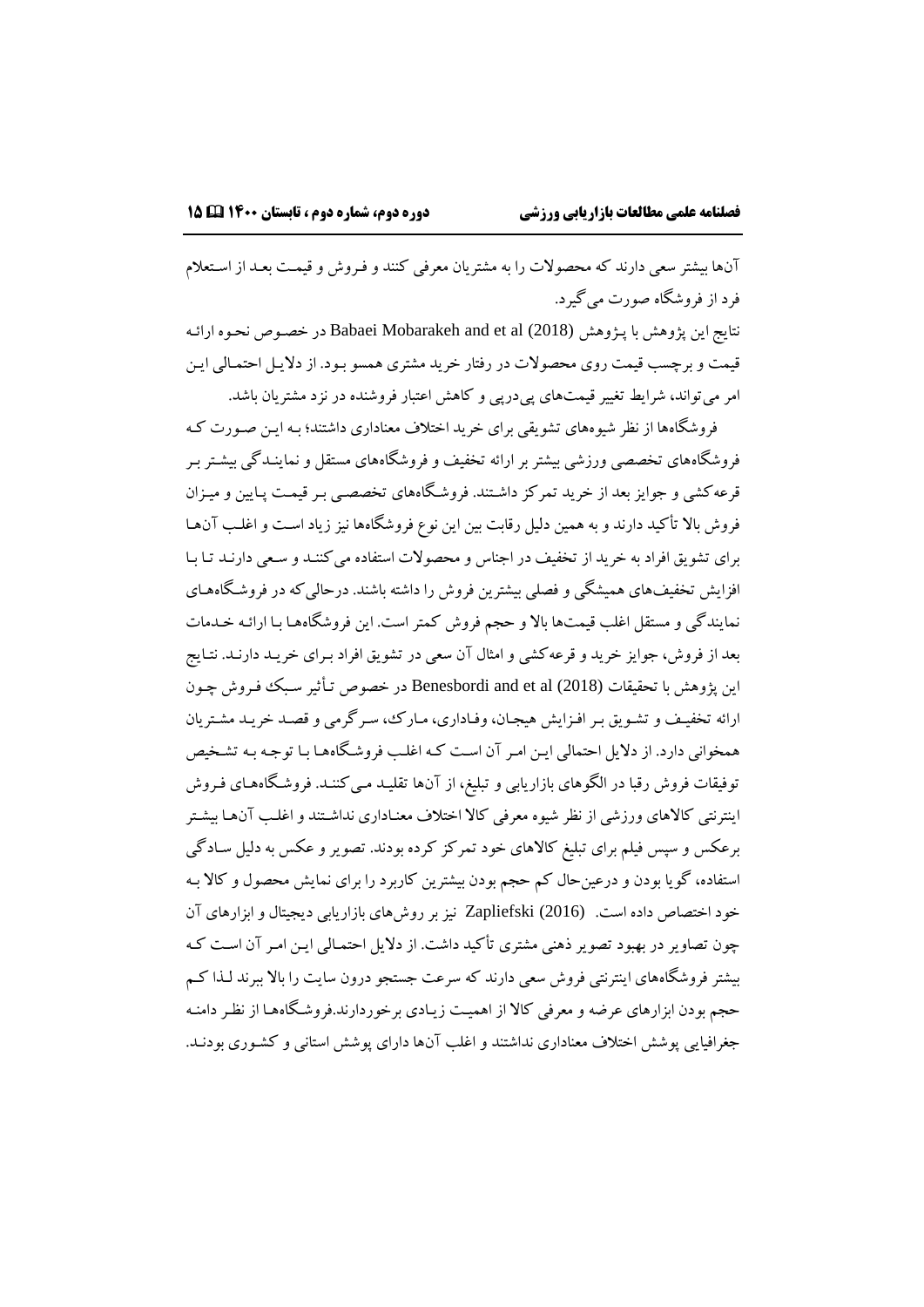فروشگاههای اینترنتی کاال و تجهیهزات ورزشهی و البتهه اکثهر فروشهگاههای اینترنتهی دارای حاشهیه جغرافیایی فروش وسیع هستند و سعی میکننـد بـا ارسـال پسـتی کـالا و محصـولات خـود، بـازار بزرگتری در پهنه کل کشور را به خود اختصاص دهند. این فروشهگاههها از نظهر دامنهه جغرافیهایی تحت پوشش همگی در سطح منطقهای و کشوری فعالیت داشهتند. ایهن امهر از ویژگهیههای فهروش Filo and et al و Babaei Mobarakeh and et al (2018) پهژوهش نتایج در که است اینترنتی (2009) نیز به آن اشاره شده است. دلیل احتمالی این امر ویژگی فیای مجهازی اسهت کهه متهأثر از امکان ارسال محصول، میتواند دامنه بازار را تا سطوح جغرافیایی وسیعی گسترش دهد.

با توجه به یافتهها فروشگاههای فروش اینترنتی کاالهای ورزشی از نظر سئوی سایت با یکهدیگر اختالف معناداری داشتند اما بین میزان بک لینکها اختالف معناداری مشاهده نشهد. فروشهگاهههای تخصصه بی سه ی بهتهری نسبت به فروشگاهههای مستقل و نماینهدگی داشهتند. از آنجایی کبه فروشگاههای تخصصی ورزشی متنوع تر از فروشگاههـای مسـتقل بودنـد و بـا مشـتریان متنـوع تـر و بازدید بیشتری سروکار دارند. مراجعات بیشتر زمینه خرید بیشتر و افزایش سئو را فراهم میکند. این در حالی است که فروشگاههای مستقل ورزشی دارای مشتریان خاص هستند و بازدیهدها و خریهدها فروشها از نظر حجم کمتر است. رقبای این گروه کمتر است و اغلب فروشگاهها از نوع تخصصهی هستند. همچنین کیفیت سایت در افزایش مراجعهات بازدیدکننهدگان نقهش مهمهی دارد. Kalateh (2019) al et and Seifari نشان دادند که شاخصهای کیفی بهویژه نظاممنهدی یهک وبسهایت ورزشبی بهر استقبال الکترونیکهی کباربران و مخاطبانشـان تأثیر گـذار اسـت. Karami and et al (2018) نیز بر افزایش کیفیت وبسایت از طریق سئوی سایت تأکید داشتند. از دالیل احتمالی ایهن امبر آن است کـه هـر یـک از مخـاطبین فروشـگاه اینترنتـی، نخسـتین ارزیـابی خـود را از کیفیـت وبسایت موردبررسی انجام میدهد.

نتیجه کلی پژوهش نشان می دهد که فروشگاههای اینترنتبی ورزشبی ایرانسی بـرای حضـور فعـال و توسعه خود نیازمند برخورداری از شیوههای متنوع عرضه و معرفی کاال و محصوالت، صهحهگذاری صحیح در ترفیعات فروش، کیفیت و سئوی سایت، ارائه شیوههای مقایسه محصوالت و مشهو ههای خرید مهیج و مختلف هستند. پیشنهاد میشود وبسایتهای با هویت فروشگاه ورزشـی بایـد توجـه به زیباسازی بصری و کاربرد آسان، امکان دریافت اطالعات کامهل و حتهی مقایسهه را ایجهاد کننهد.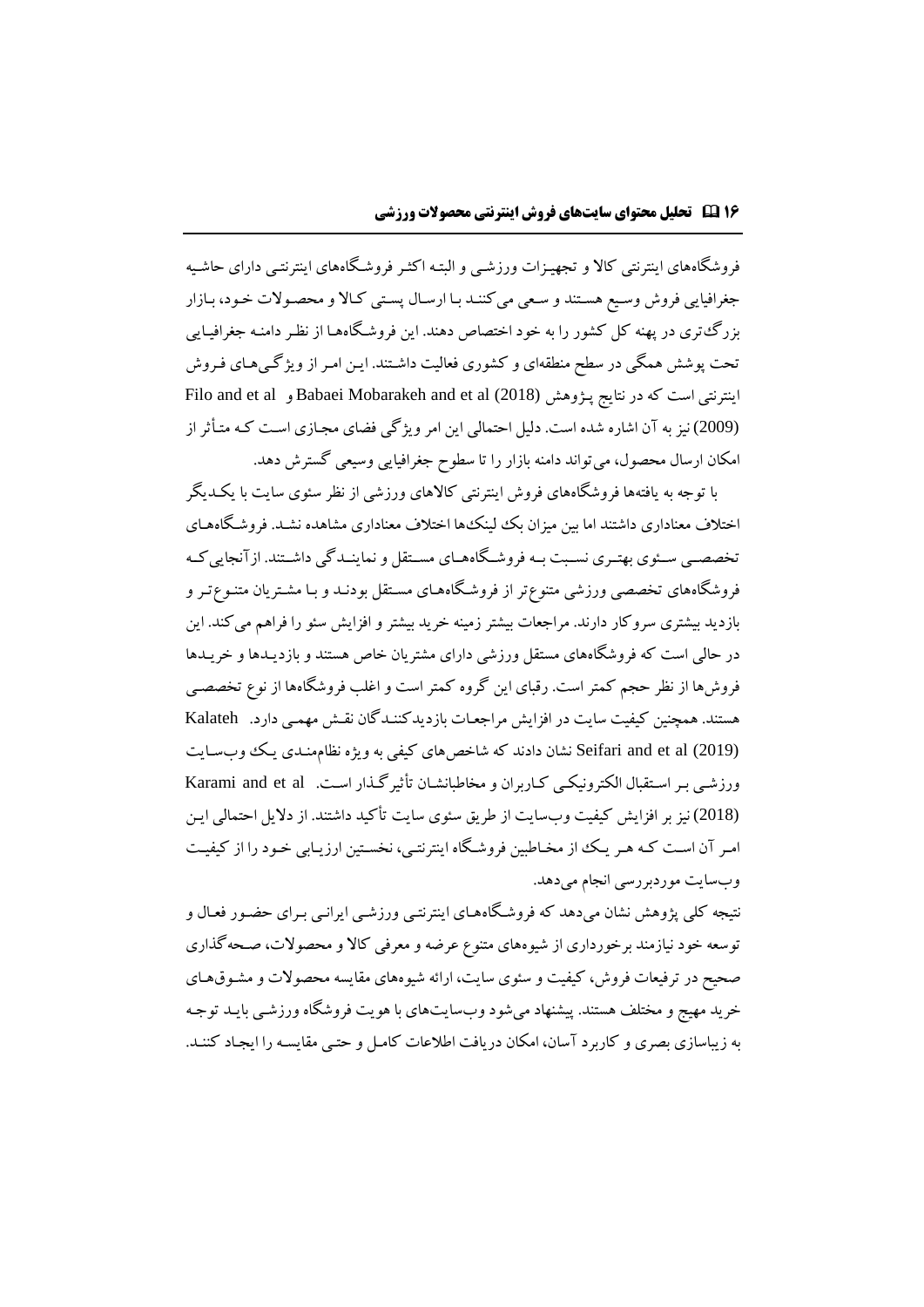همچنهین بهرای بهبهود نحهوه معرفهی محصهوالت از تصهاویرمتنهوعتهرو جهذابتهری بهرای معرفهی محصوالت استفاده شود و رنگبندی تصاویر با نوع محصول همخهوانی داشهته باشهد. در اسهتفاده از سلبریتیها تناسب سلبریتی با محصول مورد توجه قرار گیرد. تالش بهرای بهبهود سهئوی سهایتهها از طریق بهبود محتوا، کلیدواژهها و تبلیغات در سایر صفحات وافزایش بک لینکها صورت گیرد. بهه ایجاد تنوع مشوق هـای فـروش بیشـتر توجـه شـود. امکـان مقایسـه کالاهـا در ارکـان مختلفـی چـون کیفیت، قیمت و دیگر مشخصات در سایتها فراهم شود. شیوههای پرداخهت هزینهه مختلفهی بهرای ایجاد اعتماد مشتری فراهم شود. با توجه به محدودیت جامعه موردبررسی به فروشگاهههای ورزشهی اینترنتی داخلی، پیشنهاد میشود که با مقایسه تطبیقـی بـا نمونـههـای بـین|لمللــی و موفـق، الگوهـای توسعه و ارتقاء فروشگاههای اینترنتی فراهم شود. همچنین با توجه به محدودیت ارزیهابی فروشهگاه- های اینترنتی به برخی از شاخصهای مهم، میتوان مطالعه را با استفاده از دیگر شاخصها نیهز انجهام داد.

#### **References**

Argan, M., Argan, M. T., Köse, H., & Gökce, S. (2013). E-CRM applications of soccer teams as a strategic tool: a content analysis of English Premier League and Turkish Super League. Journal of Technology Research, 4(1), 1-11.

Asadi, Z., Ghasemi, H., & Saboonchi, R. (2020). Design of the pattern of sports tourism development with the AIDAR advertising framework in a variety of mass media. Applied Research in Sport Management, 8(3), 89-102. [In Persian]

Babaei Mobarakeh, M., Nasirzade, A., & Nikbin, B. (2018). Ranking Effective Indicators on Selling Sport Products via Virtualization. Strategic Studies on Youth ans Sports, 17(39), 215-226. [In Persian]

Banaeian, A., & Nemati, N. (2020). The Impact of Quality of Sports Websites Services on Users' Attitudes Towards Considering the Mediating Role of Online Satisfaction of Sports Brands (Case Study: Iranian Sports

Websites). 6th Iranian National Conference on Sports Sciences and Physical Education, Tehran. [In Persian]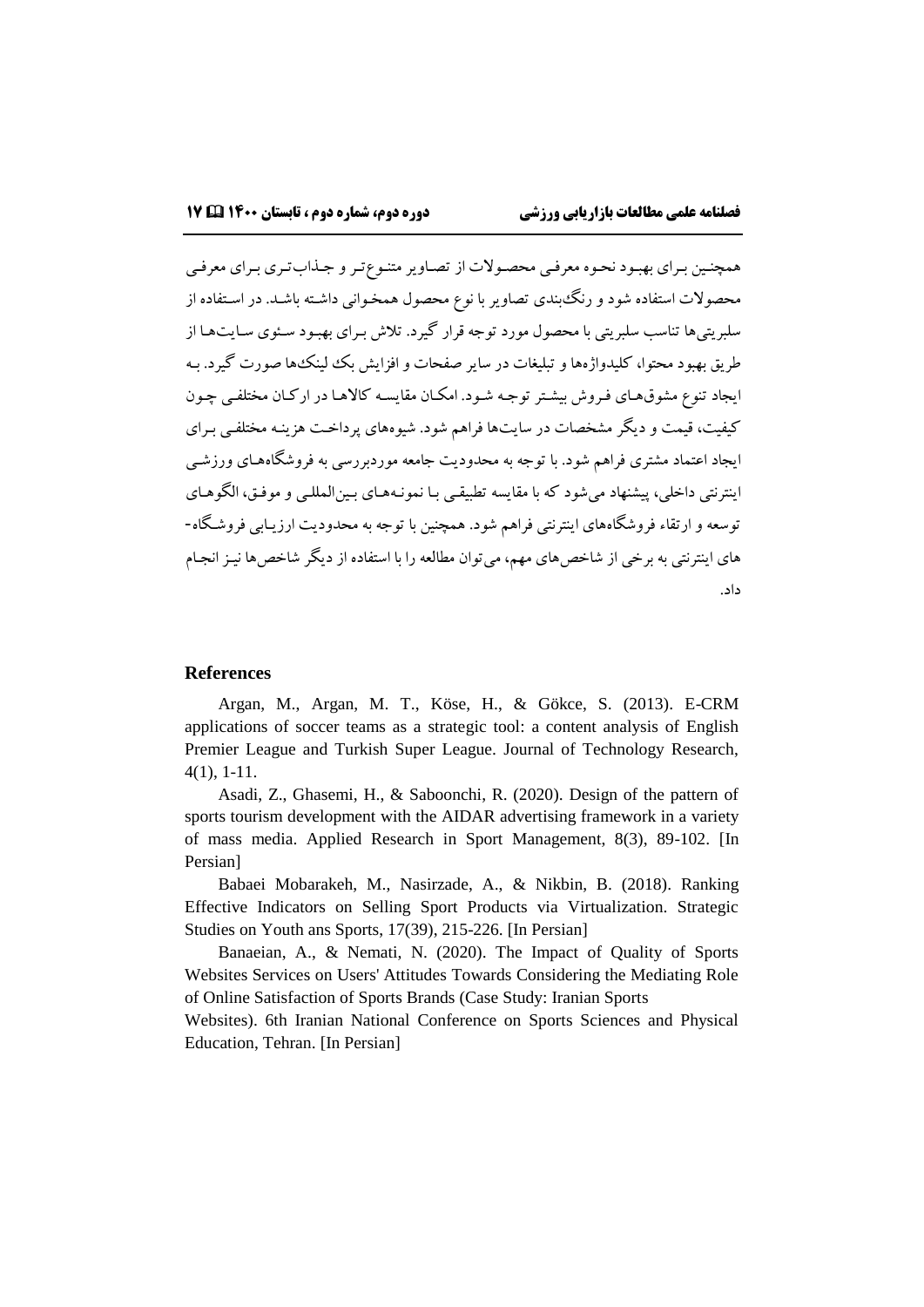Bansal, H. S., McDougall, G. H. G., Dikolli, S. S., & Sedatole, K. L. (2004). Relating e‐satisfaction to behavioral outcomes: an empirical study. Journal of Services Marketing, 18(4), 290-302.

Benesbordi, A., & Nazari Torshizi, A. (2019). Investigating the Online Shopping Style of Sport Products from Virtual Networks and Online Stores. Sport Management Studies, 10(52), 117-136.

Chen, J. V., Rungruengsamrit, D., Rajkumar, T. M., & Yen, D. C. (2013). Success of electronic commerce Web sites: A comparative study in two countries. Information and management, 50(6), 344-355.

Custer, R. L., Scarcella, J. A., & Stewart, B. R. (1999). The modified Delphi technique: a rotational modification. Journal of Vocational and Technical Education, 15(2), 1-10.

DeLone, W. H., & McLean, E. R. (1992). Information systems success: The quest for the dependent variable. Information systems research, 3(1), 60-95.

Filo, K., Funk, D. C., & Hornby, G. (2009). The role of web site content on motive and attitude change for sport events. Journal of Sport Management, 23(1), 21-40.

Hansopaheluwakan, S., Polla, J. R., Kristiyanto, J., Prabowo, H., Hamsal, M., & Lukmanto, B. (2020). The Influence Of Social Media Marketing, Website Quality, E-Wom, And Perceived Value On The Purchase Intention (Case Study: PT. Vita Nova Atletik's Local Brand Sports Shoes). International Conference on Information Management and Technology (ICIMTech), 916-921. IEEE.

Haque, M. (2016). Web usability, SEO & digital marketing of Pickaboo. com. Internship Report.

Javanmard, H., & Soltanzadeh, A. (2010). Surveying the E-brand and Web Site Characteristics and Its Impact on Customers Trust and Loyalty (The Case of Cultural Institutes). Iranian Journal of Trade Studies, 14(53), 225-256. [In Persian]

Kalateh Seifari, M., Rasekh, N., & Fereydoni, M. (2019). Presenting a Model on the Effects of Qualitative Elements of One Sport Website on the Appetite of Users. Sport Management Studies, 11(57), 141-158. [In Persian]

Karami, Z., Ali Mohammadi, H., & Adeli, A. (2018), Qualitative evaluation of websites selling recreational sports goods and services using WebQM method. the second national conference on sports science and health achievements in Ahvaz, Ahvaz. [In Persian]

Keshkar, S., Ghasemi, H., & Tojjari, F. (2011). Sport Management Marketing. Tehran: Publication of Science and Technology. [In Persian]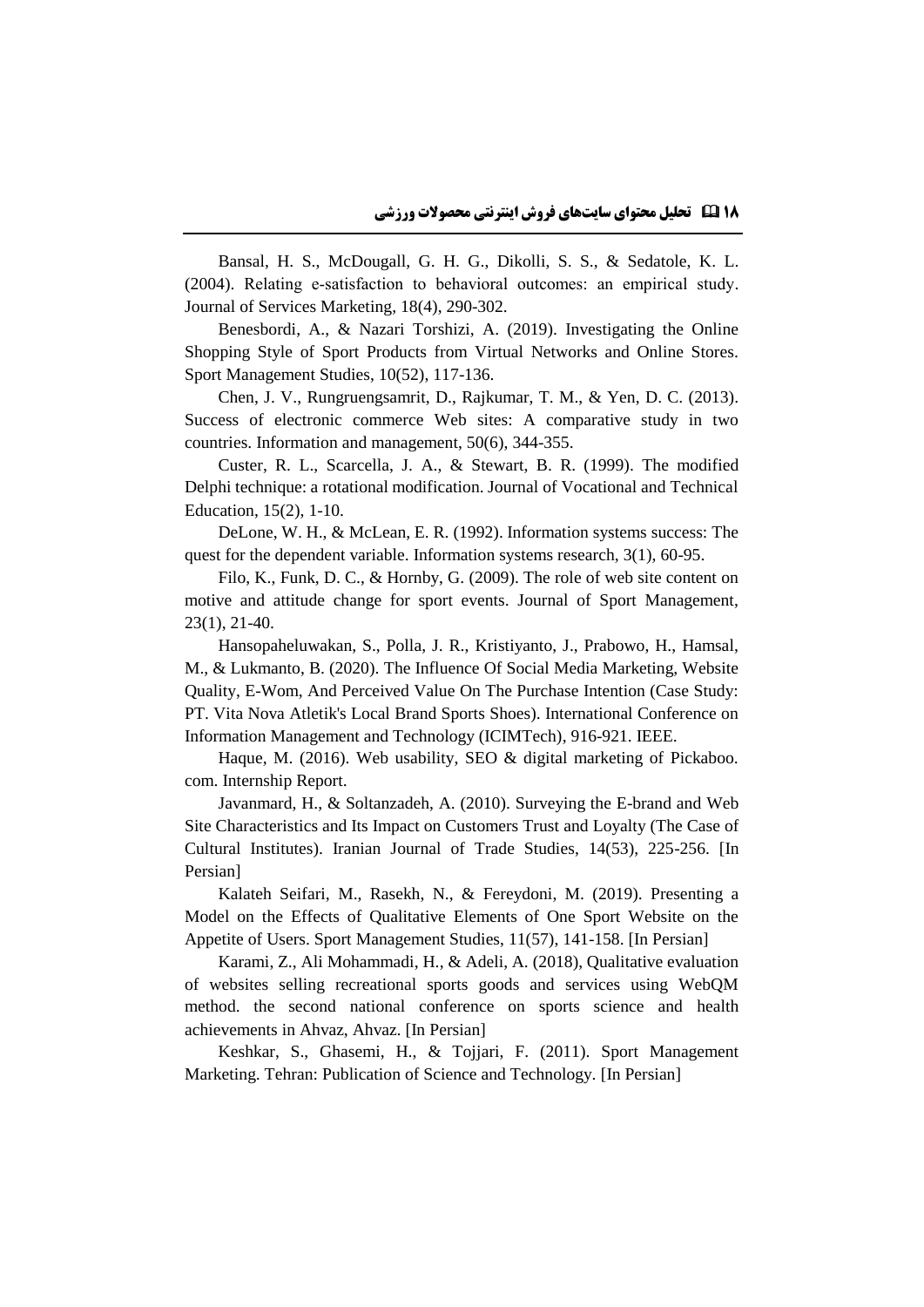Khaif Elahi, A., Nouri, A., & Zabihi, M. (2012). Application of theories of autonomy, planned behavior and rational action in order to shop online (Case study; Royal Iranian Travel Company website). New Marketing Research, 2 (2), 69-86. [In Persian]

Ladhari, R., & Michaud, M. (2015). eWOM effects on hotel booking intentions, attitudes, trust, and website perceptions. International Journal of Hospitality Management, 46, 36-45.

Negash, S., Ryan, T., & Igbaria, M. (2003). Quality and effectiveness in web-based customer support systems. Information and management, 40(8), 757- 768.

Ponte, E. B., Carvajal-Trujillo, E., & Escobar-Rodríguez, T. (2015). Influence of trust and perceived value on the intention to purchase travel

online: Integrating the effects of assurance on trust antecedents. Tourism Management, 47, 286-302.

Rowley, J. (2004). Online branding: the case of McDonald's. British Food Journal, 106(3), 228 – 237

Sarmad Saeedi, S., & Mirabi, V. (2004). E-Commerce. Tehran: Porseman.

Shafei, R., & rezvani, M. (2018). E-business Readiness of Industrial Small and Medium Enterprises to Enter Internet markets. new economy and trad, 13(1), 67-85. [In Persian]

Sharifi Moghadam, M., Sharifian, E., & Sayadei, E. (2011). A study of the structural and content features of the Iranian sports organizations website. the Sixth National Conference of Physical Education Students in Iran, Tehran [In Persian]

Swaminathan, V., Lepkowska-White, E., & Rao, B. P. (1999). Browsers or buyers in cyberspace? An investigation of factors influencing electronic exchange. Journal of Computer-Mediated Communication, 5(2), 523.

Thimm, H. H., Rasmussen, K. B., & Gohout, W. (2016). Website quality and performance indicators including ratio numbers–A study of German and Danish SME companies. Journal of Business, 1(3), 22-36.

Yanpi, T., Farzan, F., & Dosti, M. (2018). Comparison of Selected Websites for Sportswear. National Conference on New Research in Electrical Engineering, Computer and Information Technology, Mobarakeh.

Zahedi, G. (2010). Improving the e-commerce website with the help of customer feedback and quality engineering techniques. Master Thesis in Information Technology Engineering, Faculty of Engineering, Tarbiat Modares University. [In Persian]